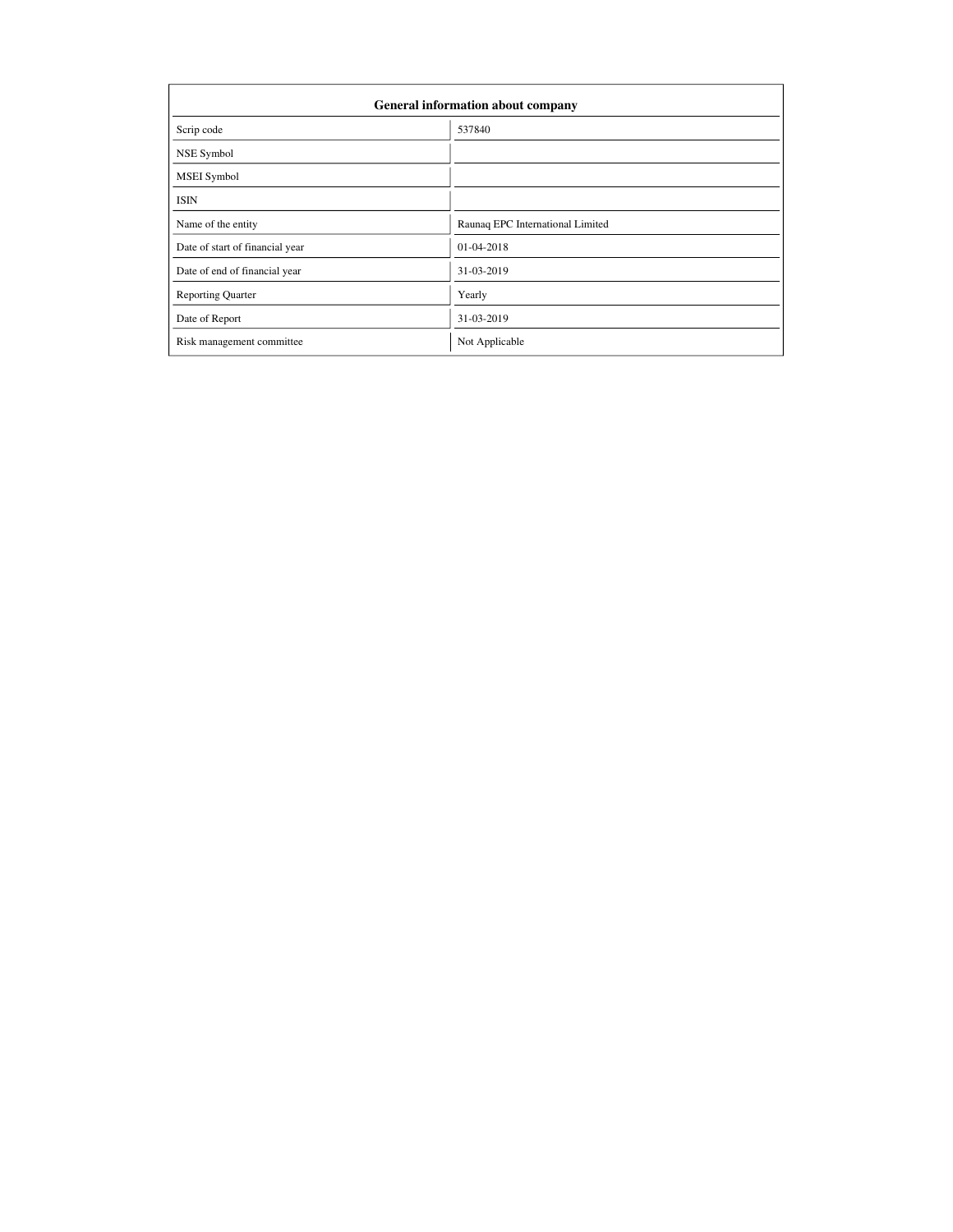|                | <b>Annexure I</b>                                              |                         |            |            |                                                |                            |                               |                                                                      |                      |                                            |                                                                                                                                                    |                                                                                                                                                                           |                                                                                                                                                                                                               |                                      |                                             |
|----------------|----------------------------------------------------------------|-------------------------|------------|------------|------------------------------------------------|----------------------------|-------------------------------|----------------------------------------------------------------------|----------------------|--------------------------------------------|----------------------------------------------------------------------------------------------------------------------------------------------------|---------------------------------------------------------------------------------------------------------------------------------------------------------------------------|---------------------------------------------------------------------------------------------------------------------------------------------------------------------------------------------------------------|--------------------------------------|---------------------------------------------|
|                | Annexure I to be submitted by listed entity on quarterly basis |                         |            |            |                                                |                            |                               |                                                                      |                      |                                            |                                                                                                                                                    |                                                                                                                                                                           |                                                                                                                                                                                                               |                                      |                                             |
|                | <b>I. Composition of Board of Directors</b>                    |                         |            |            |                                                |                            |                               |                                                                      |                      |                                            |                                                                                                                                                    |                                                                                                                                                                           |                                                                                                                                                                                                               |                                      |                                             |
|                |                                                                |                         |            |            |                                                |                            |                               | Disclosure of notes on composition of board of directors explanatory |                      |                                            |                                                                                                                                                    |                                                                                                                                                                           |                                                                                                                                                                                                               |                                      |                                             |
|                |                                                                |                         |            |            |                                                |                            |                               |                                                                      |                      |                                            | Wether the listed entity has a Regular Chairperson                                                                                                 | Yes                                                                                                                                                                       |                                                                                                                                                                                                               |                                      |                                             |
| Sr             | Title<br>(Mr)<br>Ms)                                           | Name of the<br>Director | PAN        | <b>DIN</b> | Category 1<br>of directors                     | Category 2<br>of directors | Category<br>3 of<br>directors | Date of<br>appointment<br>in the<br>current term                     | Date of<br>cessation | Tenure<br>of<br>director<br>(in<br>months) | No of<br>Directorship<br>in listed<br>entities<br>including<br>this listed<br>entity (Refer<br>Regulation<br>$25(1)$ of<br>Listing<br>Regulations) | Number of<br>memberships<br>in Audit/<br>Stakeholder<br>Committee<br>(s) including<br>this listed<br>entity (Refer<br>Regulation<br>$26(1)$ of<br>Listing<br>Regulations) | No of post<br>of<br>Chairperson<br>in Audit/<br>Stakeholder<br>Committee<br>held in<br>listed<br>entities<br>including<br>this listed<br>entity (Refer<br>Regulation<br>$26(1)$ of<br>Listing<br>Regulations) | Notes for<br>not<br>providing<br>PAN | Notes for<br>not<br>providing<br><b>DIN</b> |
| $\mathbf{1}$   | Mr                                                             | Surinder Paul<br>Kanwar | AAFPK8732L | 00033524   | Executive<br>Director                          | Chairperson                | MD                            | 01-10-2017                                                           |                      |                                            | $\overline{c}$                                                                                                                                     | -1                                                                                                                                                                        | $\mathbf{0}$                                                                                                                                                                                                  |                                      |                                             |
| 2              | Mr                                                             | Sachit Kanwar           | AIHPK0510E | 02132124   | Executive<br>Director                          | Not<br>Applicable          | MD                            | 01-06-2016                                                           |                      |                                            | 1                                                                                                                                                  | 1                                                                                                                                                                         | $\mathbf{0}$                                                                                                                                                                                                  |                                      |                                             |
| 3              | Mr                                                             | Virendrakumar<br>Pargal | AAFPP3221M | 00076639   | Non-<br>Executive -<br>Independent<br>Director | Not<br>Applicable          |                               | 29-08-2014                                                           |                      | 60                                         | $\overline{c}$                                                                                                                                     | 3                                                                                                                                                                         | $\mathbf{0}$                                                                                                                                                                                                  |                                      |                                             |
| $\overline{4}$ | Mr                                                             | Sanjeev<br>Kumar        | AAJPK4762A | 00364416   | Non-<br>Executive -<br>Independent<br>Director | Not<br>Applicable          |                               | 30-07-2015                                                           |                      | 60                                         | 1                                                                                                                                                  | $\overline{2}$                                                                                                                                                            | $\mathbf{1}$                                                                                                                                                                                                  |                                      |                                             |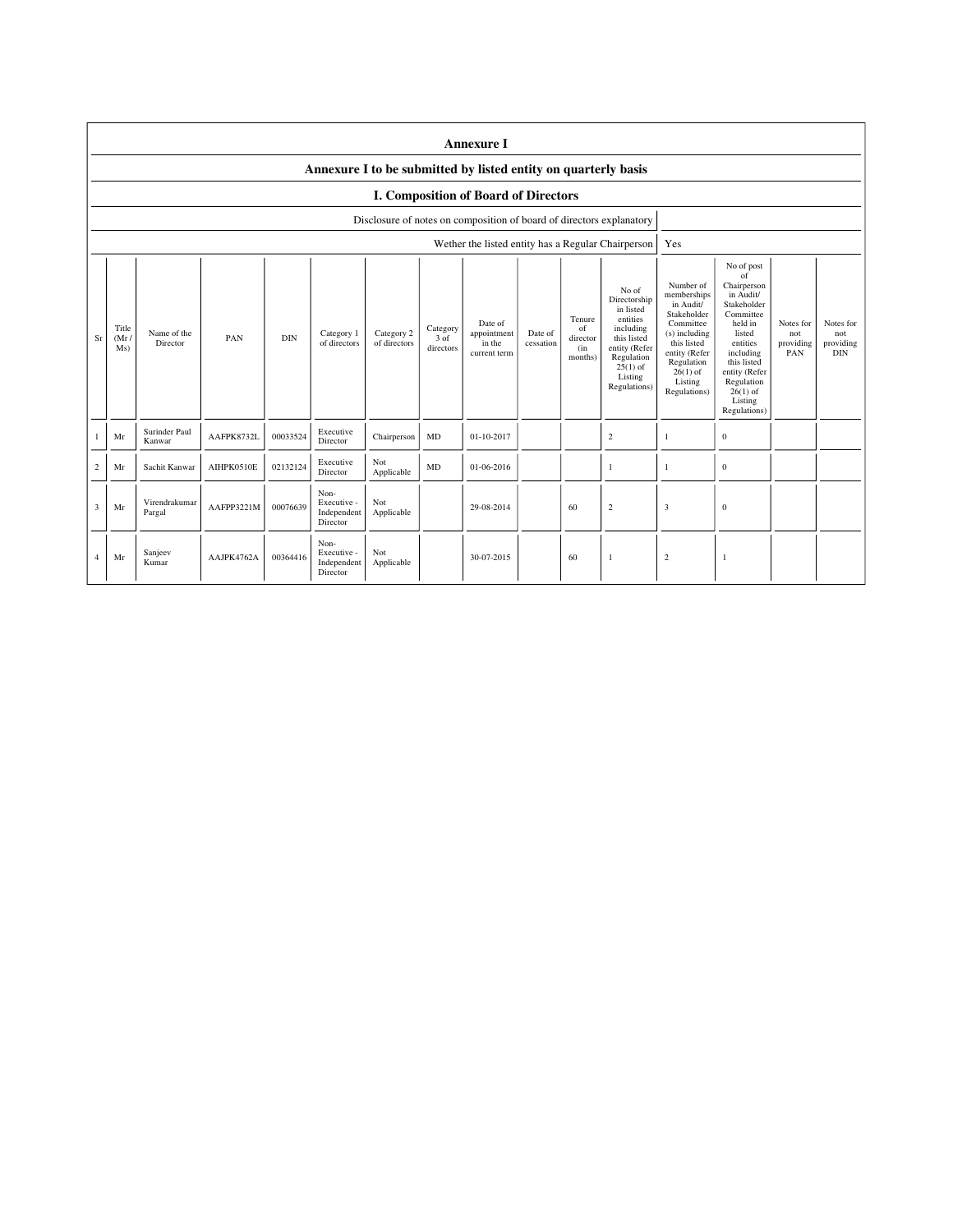|        | Annexure I to be submitted by listed entity on quarterly basis       |                                    |            |            |                                                       |                                 |                               |                                                  |                      |                                            |                                                                                                                                                    |                                                                                                                                                                           |                                                                                                                                                                                                               |                                      |                                             |
|--------|----------------------------------------------------------------------|------------------------------------|------------|------------|-------------------------------------------------------|---------------------------------|-------------------------------|--------------------------------------------------|----------------------|--------------------------------------------|----------------------------------------------------------------------------------------------------------------------------------------------------|---------------------------------------------------------------------------------------------------------------------------------------------------------------------------|---------------------------------------------------------------------------------------------------------------------------------------------------------------------------------------------------------------|--------------------------------------|---------------------------------------------|
|        | I. Composition of Board of Directors                                 |                                    |            |            |                                                       |                                 |                               |                                                  |                      |                                            |                                                                                                                                                    |                                                                                                                                                                           |                                                                                                                                                                                                               |                                      |                                             |
|        | Disclosure of notes on composition of board of directors explanatory |                                    |            |            |                                                       |                                 |                               |                                                  |                      |                                            |                                                                                                                                                    |                                                                                                                                                                           |                                                                                                                                                                                                               |                                      |                                             |
| Sr     | Title<br>(Mr)<br>Ms)                                                 | Name of the<br>Director            | PAN        | <b>DIN</b> | Category 1<br>of directors                            | Category<br>$2$ of<br>directors | Category<br>3 of<br>directors | Date of<br>appointment<br>in the<br>current term | Date of<br>cessation | Tenure<br>of<br>director<br>(in<br>months) | No of<br>Directorship<br>in listed<br>entities<br>including<br>this listed<br>entity (Refer<br>Regulation<br>$25(1)$ of<br>Listing<br>Regulations) | Number of<br>memberships<br>in Audit/<br>Stakeholder<br>Committee<br>(s) including<br>this listed<br>entity (Refer<br>Regulation<br>$26(1)$ of<br>Listing<br>Regulations) | No of post<br>of<br>Chairperson<br>in Audit/<br>Stakeholder<br>Committee<br>held in<br>listed<br>entities<br>including<br>this listed<br>entity (Refer<br>Regulation<br>$26(1)$ of<br>Listing<br>Regulations) | Notes for<br>not<br>providing<br>PAN | Notes for<br>not<br>providing<br><b>DIN</b> |
| 5      | Mr                                                                   | Pradeep<br>Kumar Mittal            | AGDPM8933F | 00165315   | Non-<br>Executive -<br>Independent<br>Director        | Not<br>Applicable               |                               | 03-08-2016                                       |                      | 60                                         | $\mathbf{1}$                                                                                                                                       | $\overline{2}$                                                                                                                                                            | $\mathbf{1}$                                                                                                                                                                                                  |                                      |                                             |
| 6      | Mr                                                                   | Nagar<br>Venkatraman<br>Srinivasan | AAQPS2943A | 00879414   | Non-<br>Executive -<br>Non<br>Independent<br>Director | Not<br>Applicable               |                               | 02-08-2018                                       |                      | 12                                         | $\overline{c}$                                                                                                                                     | $\mathbf{1}$                                                                                                                                                              | $\mathbf{0}$                                                                                                                                                                                                  |                                      |                                             |
| $\tau$ | Ms                                                                   | Seethalakshmi<br>Venkataraman      | AAAPV1495Q | 07156898   | Non-<br>Executive -<br>Independent<br>Director        | Not<br>Applicable               |                               | 30-07-2015                                       |                      | 60                                         | $\mathbf{1}$                                                                                                                                       | $\boldsymbol{0}$                                                                                                                                                          | $\boldsymbol{0}$                                                                                                                                                                                              |                                      |                                             |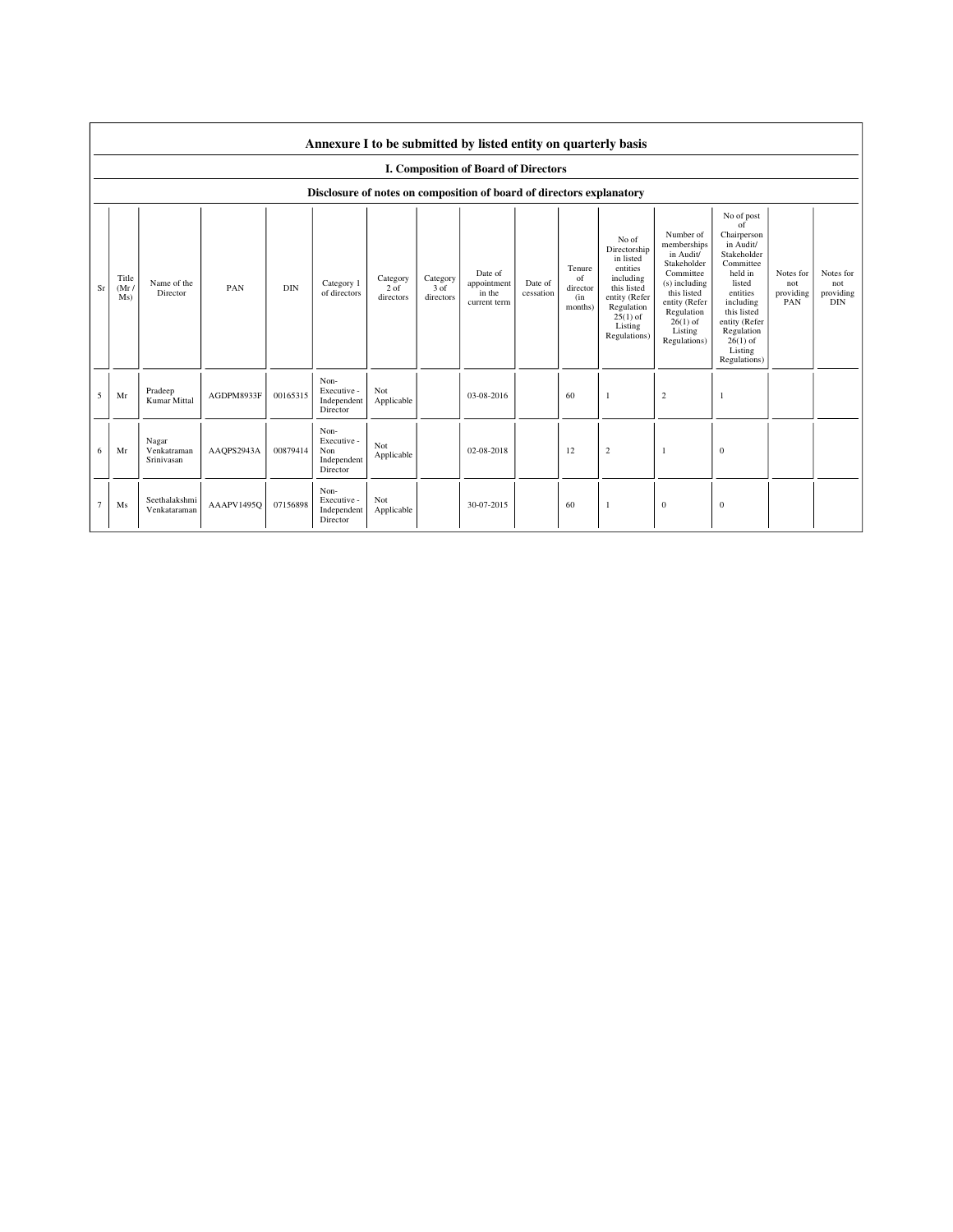|                | <b>Audit Committee Details</b> |                                                       |                                                |                            |                        |                      |                              |
|----------------|--------------------------------|-------------------------------------------------------|------------------------------------------------|----------------------------|------------------------|----------------------|------------------------------|
|                |                                | Whether the Audit Committee has a Regular Chairperson | Yes                                            |                            |                        |                      |                              |
| Sr             | <b>DIN</b><br>Number           | Name of Committee<br>members                          | Category 1 of directors                        | Category 2 of<br>directors | Date of<br>Appointment | Date of<br>Cessation | Remarks                      |
|                | 00364416                       | Sanjeev Kumar                                         | Non-Executive -<br><b>Independent Director</b> | Chairperson                | $03-02-2012$           |                      | Textual<br>Information(1)    |
| $\overline{c}$ | 00165315                       | Pradeep Kumar<br>Mittal                               | Non-Executive -<br><b>Independent Director</b> | Member                     | $03-02-2012$           |                      | Textual<br>Information $(2)$ |
| 3              | 00076639                       | Virendrakumar<br>Pargal                               | Non-Executive -<br><b>Independent Director</b> | Member                     | $03-02-2012$           |                      | Textual<br>Information $(3)$ |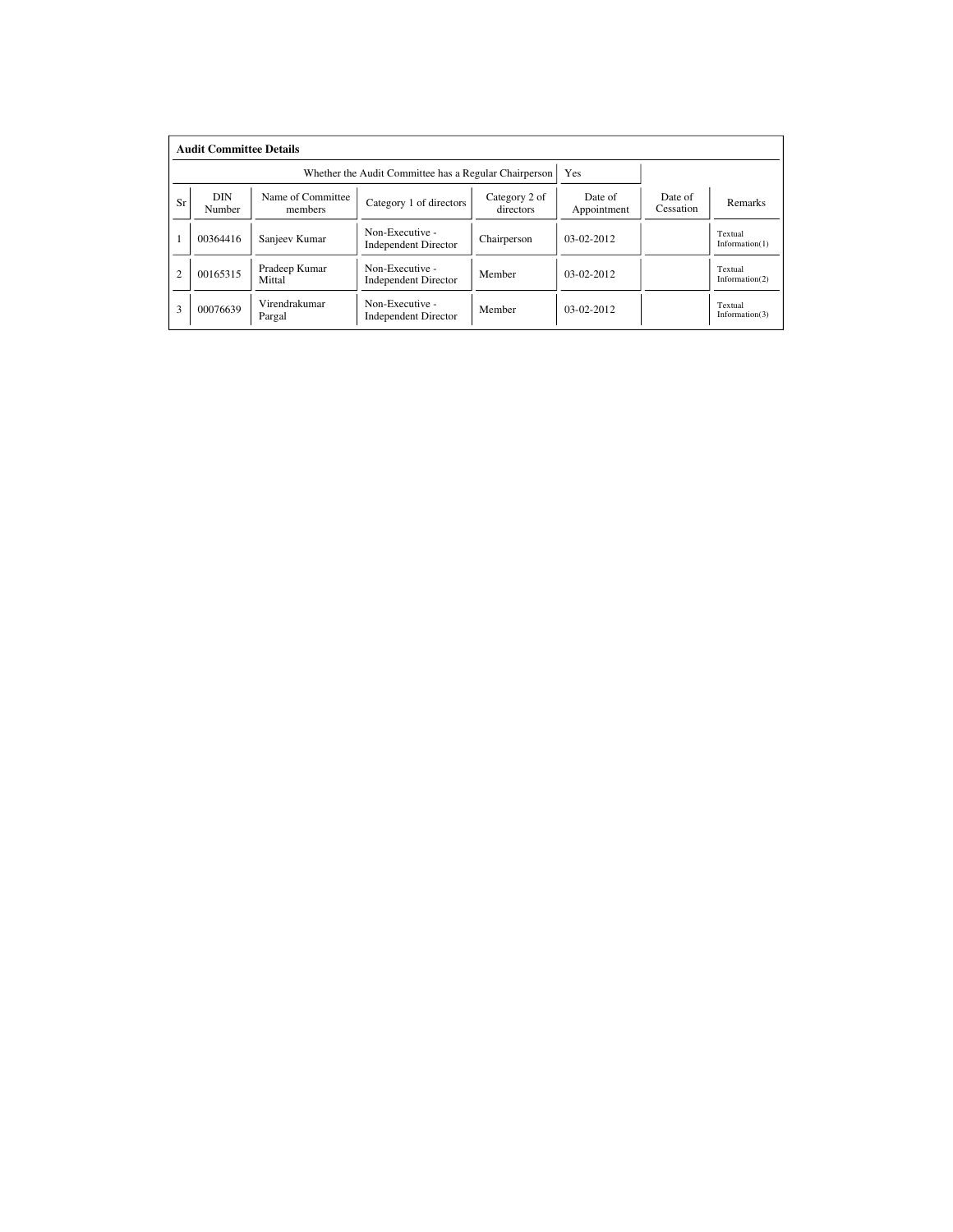|                        | <b>Sr Text Block</b>                                                                                                                                                              |  |  |  |  |  |  |  |
|------------------------|-----------------------------------------------------------------------------------------------------------------------------------------------------------------------------------|--|--|--|--|--|--|--|
| Textual Information(1) | Mr. Sanjeev Kumar appointed on 03-02-2012 as Chairman of Audit Committee constituted as per<br>Clause 49 of Listing Agreement prior to encactment of the Companies Act, 2013.     |  |  |  |  |  |  |  |
| Textual Information(2) | Mr. Pradeep Kumar Mittal appointed on 03-02-2012 as Mamber of Audit Committee constituted as<br>per Clause 49 of Listing Agreement prior to encactment of the Companies Act, 2013 |  |  |  |  |  |  |  |
| Textual Information(3) | Mr. V.K. Pargal appointed on 03-02-2012 as Member of Audit Committee constituted as per Clause<br>49 of Listing Agreement prior to encactment of the Companies Act, 2013          |  |  |  |  |  |  |  |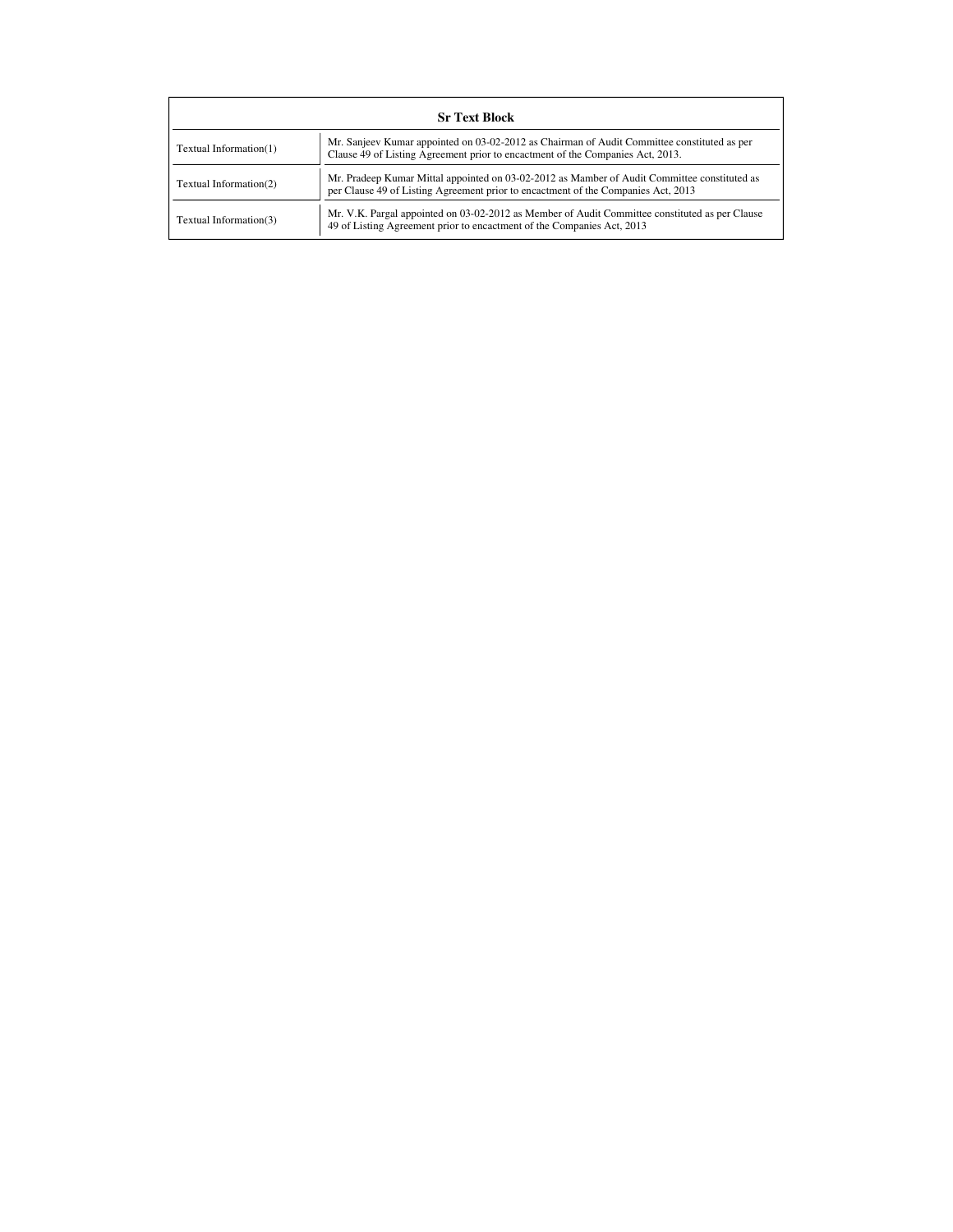|                |                                                      | <b>Nomination and remuneration committee</b>                                |                                                |                            |                        |                      |                              |
|----------------|------------------------------------------------------|-----------------------------------------------------------------------------|------------------------------------------------|----------------------------|------------------------|----------------------|------------------------------|
|                |                                                      | Whether the Nomination and remuneration committee has a Regular Chairperson |                                                | <b>Yes</b>                 |                        |                      |                              |
| Sr             | Name of Committee<br><b>DIN</b><br>Number<br>members |                                                                             | Category 1 of directors                        | Category 2 of<br>directors | Date of<br>Appointment | Date of<br>Cessation | Remarks                      |
|                | 00364416                                             | Sanjeev Kumar                                                               | Non-Executive -<br><b>Independent Director</b> | Chairperson                | $07-05-2014$           |                      | Textual<br>Information(1)    |
| $\overline{c}$ | 00033524                                             | Surinder Paul<br><b>Executive Director</b><br>Kanwar                        |                                                | Member                     | $07-05-2014$           |                      | Textual<br>Information $(2)$ |
| 3              | 00165315                                             | Pradeep Kumar<br>Mittal                                                     | Non-Executive -<br><b>Independent Director</b> | Member                     | $07-05-2014$           |                      | Textual<br>Information $(3)$ |
| $\overline{4}$ | 00076639                                             | Virendrakumar<br>Pargal                                                     | Non-Executive -<br><b>Independent Director</b> | Member                     | $31 - 10 - 2018$       |                      | Textual<br>Information $(4)$ |

file://C: $\mathcal{L}=\mathcal{L}^2$  and  $\mathcal{L}^2$ -2019  $\mathcal{L}^2$  corporate Governance.html 10-04-2019  $\mathcal{L}^2$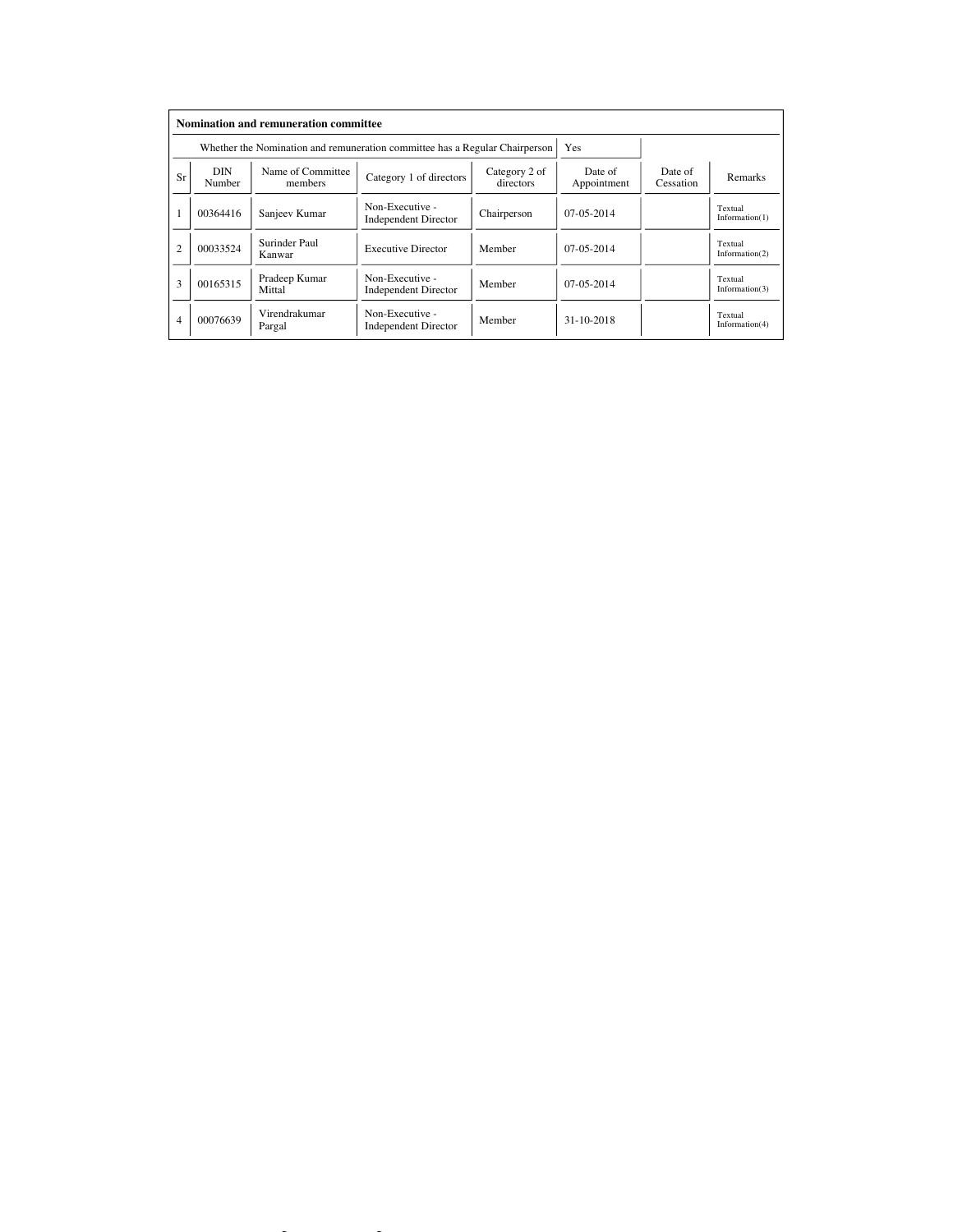|                        | <b>Sr Text Block</b>                                                                                                                                                                                                   |  |  |  |  |  |  |  |
|------------------------|------------------------------------------------------------------------------------------------------------------------------------------------------------------------------------------------------------------------|--|--|--|--|--|--|--|
| Textual Information(1) | Mr. Sanjeev Kumar appointed on 07-05-2014 as Chairman of Nomination and Remuneration<br>Committee constituted as per the Companies Act, 2013 (earlier Remuneration Committee), Chairman<br>of earstwhile Committee.    |  |  |  |  |  |  |  |
| Textual Information(2) | Mr. Surinder Paul Kanwar appointed on 07-05-2014 as Member of Nomination and Remuneration<br>Committee.                                                                                                                |  |  |  |  |  |  |  |
| Textual Information(3) | Mr. Pradeep Kumar Mittal appointed on 07-05-2014 as Member of Nomination and Remuneration<br>Committee constituted as per the Companies Act, 2013 (earlier Remuneration Committee), Member of<br>earstwhile Committee. |  |  |  |  |  |  |  |
| Textual Information(4) | Mr. Virenderkumar Pargal appointed on 31-10-2018 as Member of Nomination and Remuneration<br>Committee Constituted as per the Companies Act, 2013.                                                                     |  |  |  |  |  |  |  |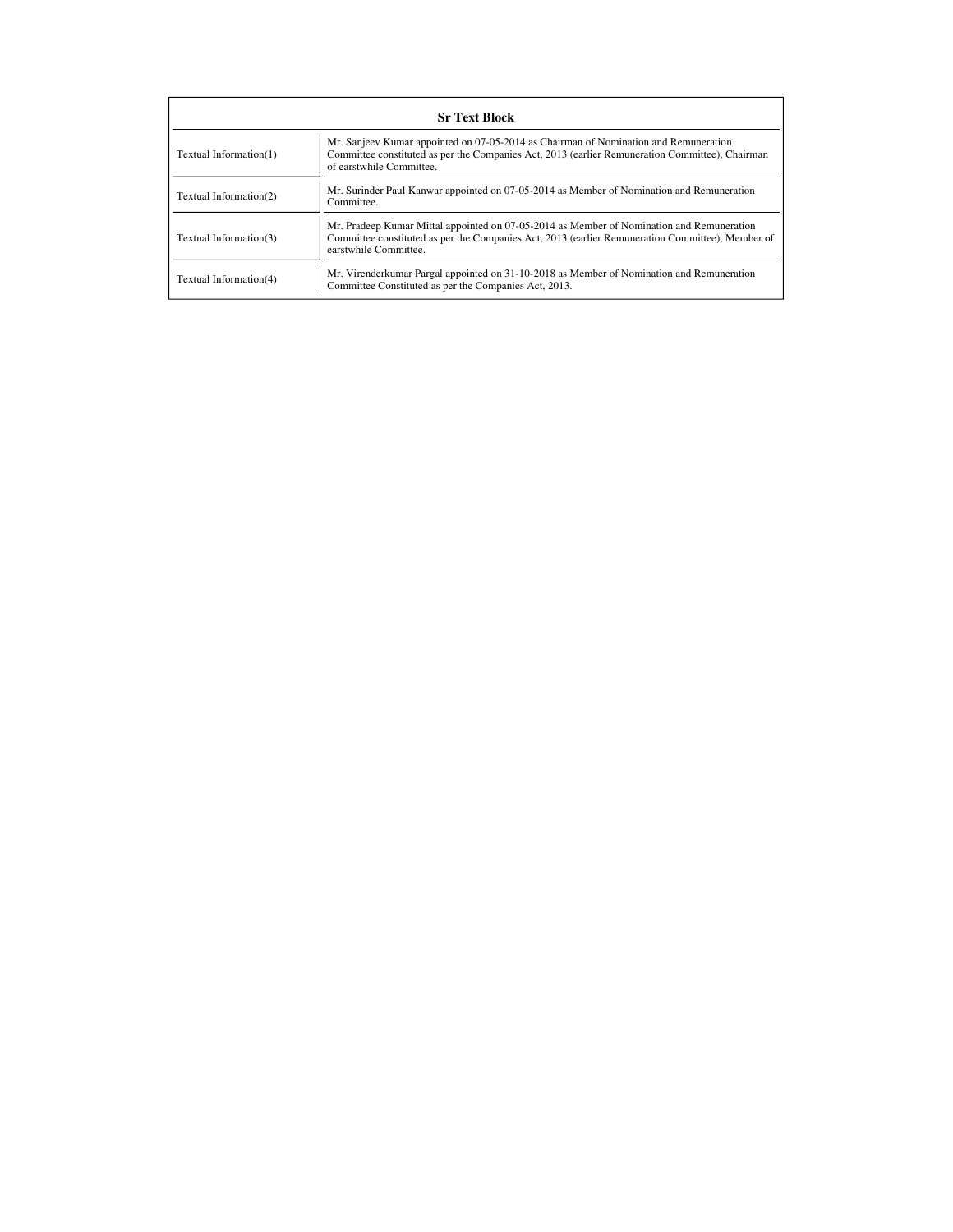|                | <b>Stakeholders Relationship Committee</b> |                                 |                                                                           |                            |                        |                      |                              |  |  |  |  |
|----------------|--------------------------------------------|---------------------------------|---------------------------------------------------------------------------|----------------------------|------------------------|----------------------|------------------------------|--|--|--|--|
|                |                                            |                                 | Whether the Stakeholders Relationship Committee has a Regular Chairperson |                            | Yes                    |                      |                              |  |  |  |  |
| Sr             | <b>DIN</b><br>Number                       | Name of<br>Committee<br>members | Category 1 of directors                                                   | Category 2 of<br>directors | Date of<br>Appointment | Date of<br>Cessation | Remarks                      |  |  |  |  |
|                | 00165315                                   | Pradeep Kumar<br>Mittal         | Non-Executive -<br><b>Independent Director</b>                            | Chairperson                | 30-05-2014             |                      | Textual<br>Information(1)    |  |  |  |  |
| $\overline{c}$ | 00033524                                   | Surinder Paul<br>Kanwar         | <b>Executive Director</b>                                                 | Member                     | 30-05-2014             |                      | Textual<br>Information $(2)$ |  |  |  |  |
| 3              | 02132124                                   | Sachit Kanwar                   | <b>Executive Director</b>                                                 | Member                     | 30-05-2014             |                      | Textual<br>Information $(3)$ |  |  |  |  |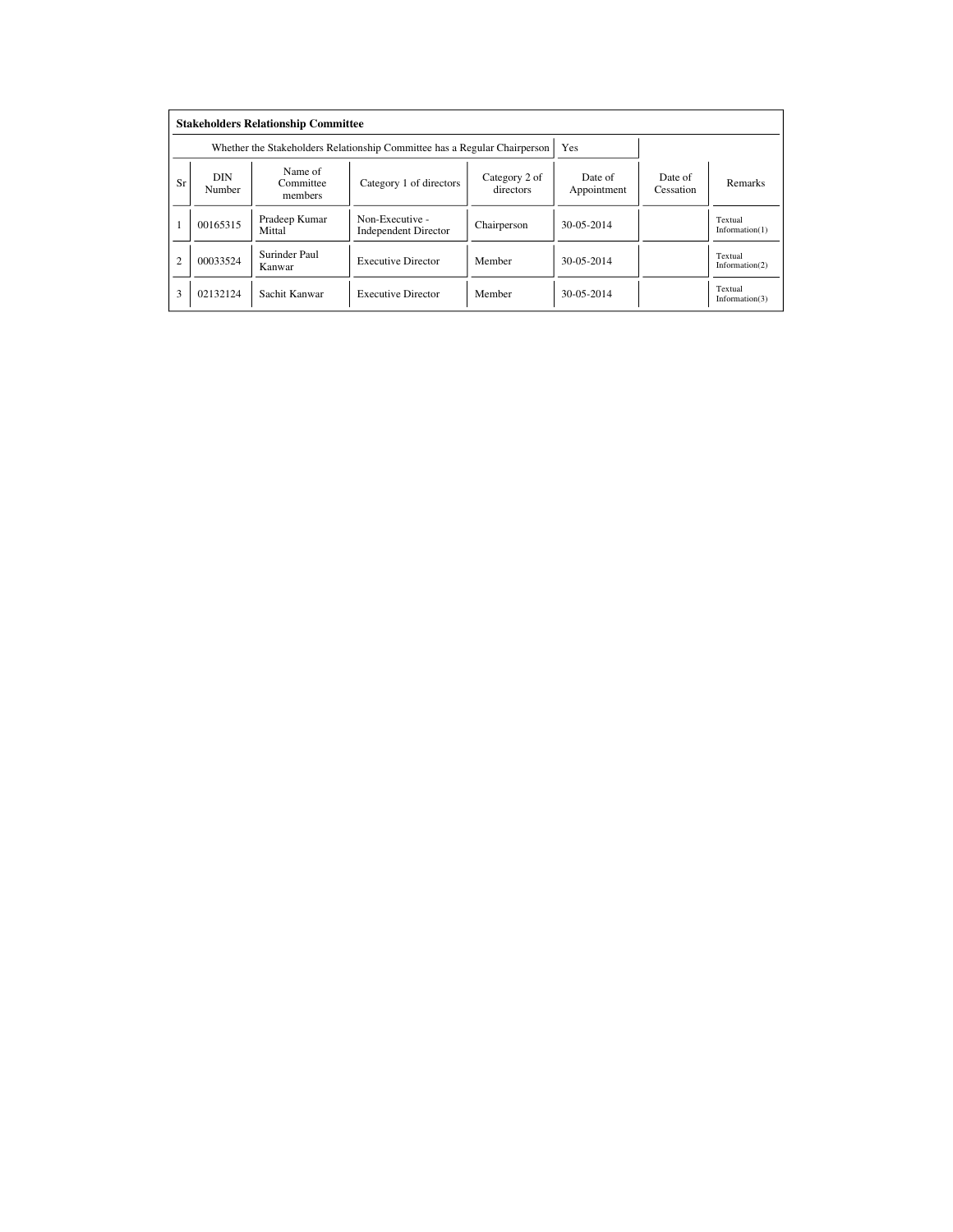|                        | <b>Sr Text Block</b>                                                                                                                                                                                                                          |  |  |  |  |  |  |  |  |
|------------------------|-----------------------------------------------------------------------------------------------------------------------------------------------------------------------------------------------------------------------------------------------|--|--|--|--|--|--|--|--|
| Textual Information(1) | Mr. Pradeep Kumar Mittal appointed on 30-05-2014 as Chairman of Stakeholders' Relationship<br>Committee constituted as per the Companies Act, 2013 (earlier Shareholders/Investors Grievance<br>Committee), Chairman of earstwhile Committee. |  |  |  |  |  |  |  |  |
| Textual Information(2) | Mr. Surinder Paul Kanwar appointed on 30-05-2014 as Member of Stakeholders' Relationship<br>Committee constituted as per the Companies Act, 2013 (earlier Shareholders/Investors Grievance<br>Committee), Member of earstwhile Committee.     |  |  |  |  |  |  |  |  |
| Textual Information(3) | Mr. Sachit Kanwar appointed on 30-05-2014 as Member of Stakeholders' Relationship Committee<br>constituted as per the Companies Act, 2013 (earlier Shareholders/Investors Grievance<br>Committee), Member of earstwhile Committee.            |  |  |  |  |  |  |  |  |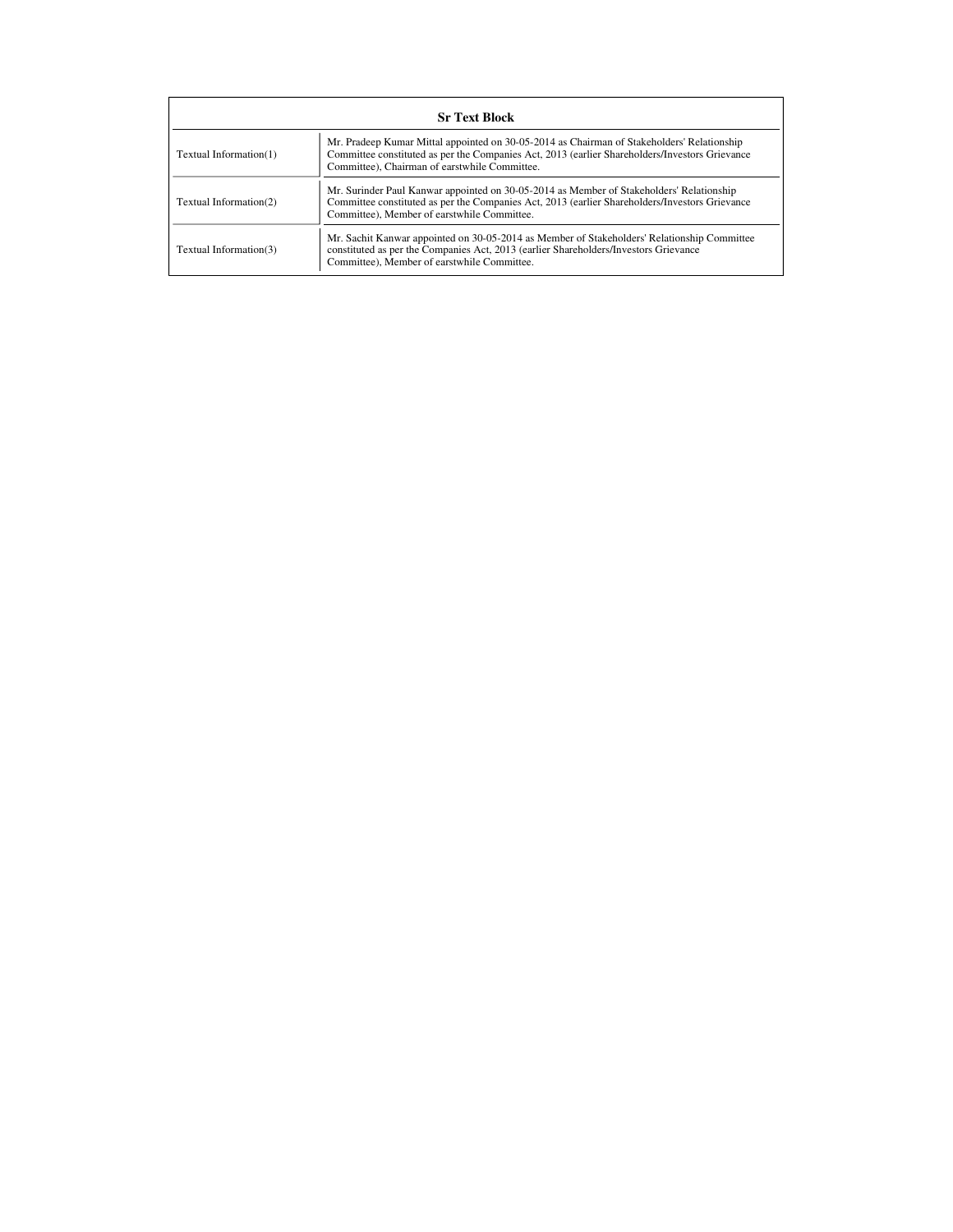|    | <b>Risk Management Committee</b> |                                                                 |                            |                            |                        |                      |         |  |  |  |
|----|----------------------------------|-----------------------------------------------------------------|----------------------------|----------------------------|------------------------|----------------------|---------|--|--|--|
|    |                                  | Whether the Risk Management Committee has a Regular Chairperson |                            |                            |                        |                      |         |  |  |  |
| Sr | DIN<br>Number                    | Name of Committee<br>members                                    | Category 1 of<br>directors | Category 2 of<br>directors | Date of<br>Appointment | Date of<br>Cessation | Remarks |  |  |  |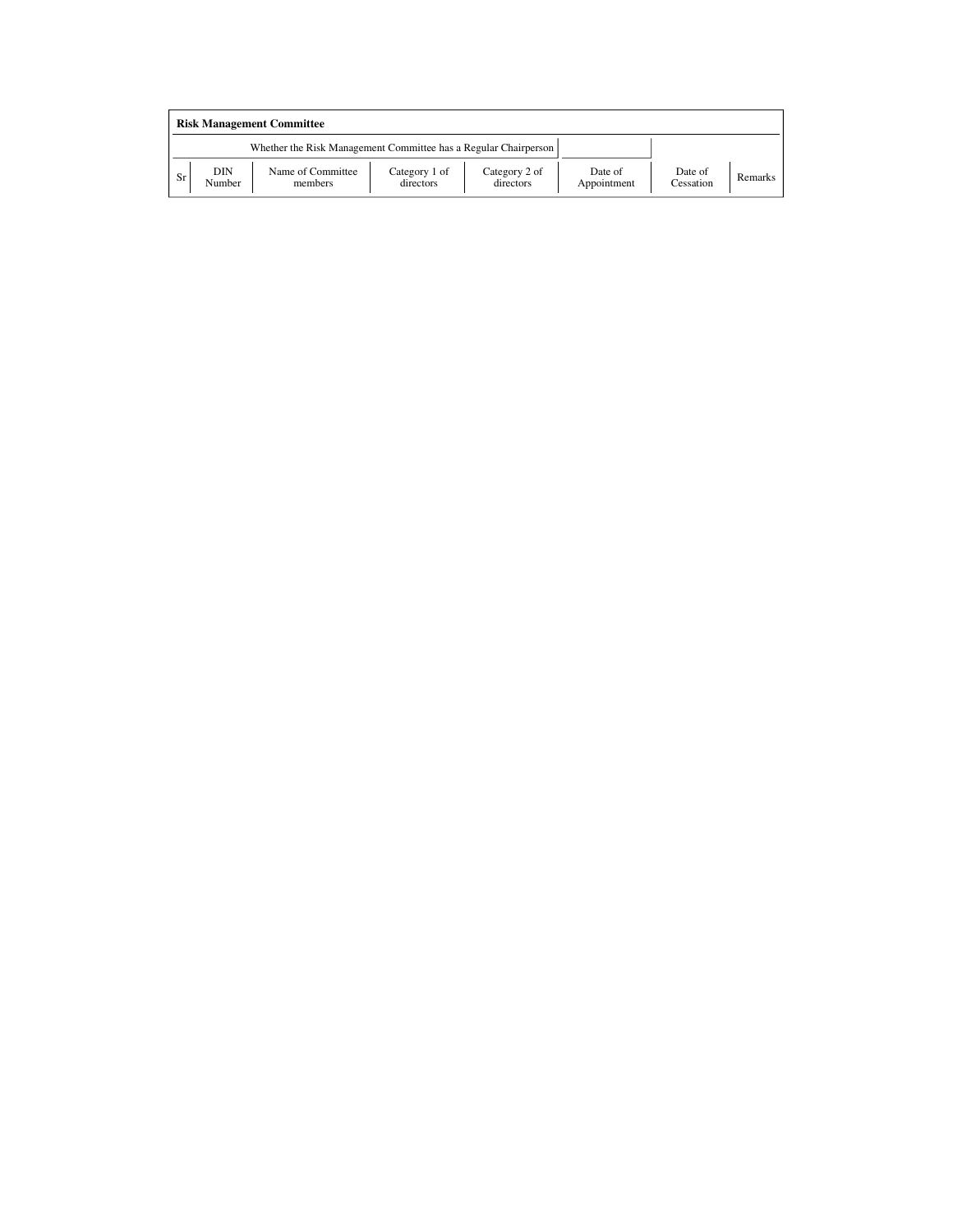|           | <b>Corporate Social Responsibility Committee</b>                                       |                              |                            |                            |                        |                      |         |  |  |
|-----------|----------------------------------------------------------------------------------------|------------------------------|----------------------------|----------------------------|------------------------|----------------------|---------|--|--|
|           | Whether the Corporate Social Responsibility Committee has a Regular Chairperson<br>Yes |                              |                            |                            |                        |                      |         |  |  |
| <b>Sr</b> | DIN<br>Number                                                                          | Name of Committee<br>members | Category 1 of<br>directors | Category 2 of<br>directors | Date of<br>Appointment | Date of<br>Cessation | Remarks |  |  |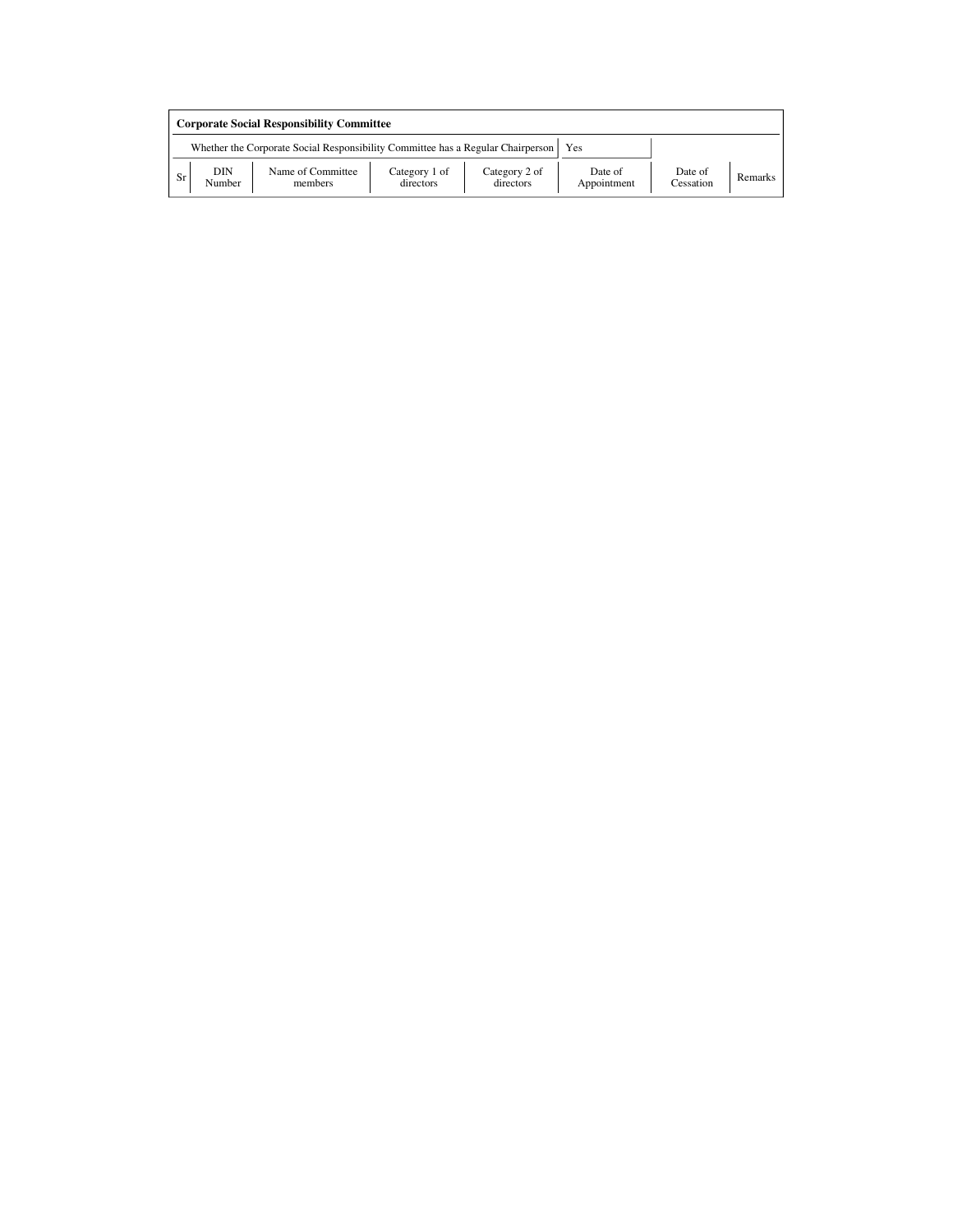|    | Other Committee |                              |                            |                            |                            |         |  |  |  |
|----|-----------------|------------------------------|----------------------------|----------------------------|----------------------------|---------|--|--|--|
| Sr | DIN<br>Number   | Name of Committee<br>members | Name of other<br>committee | Category 1 of<br>directors | Category 2 of<br>directors | Remarks |  |  |  |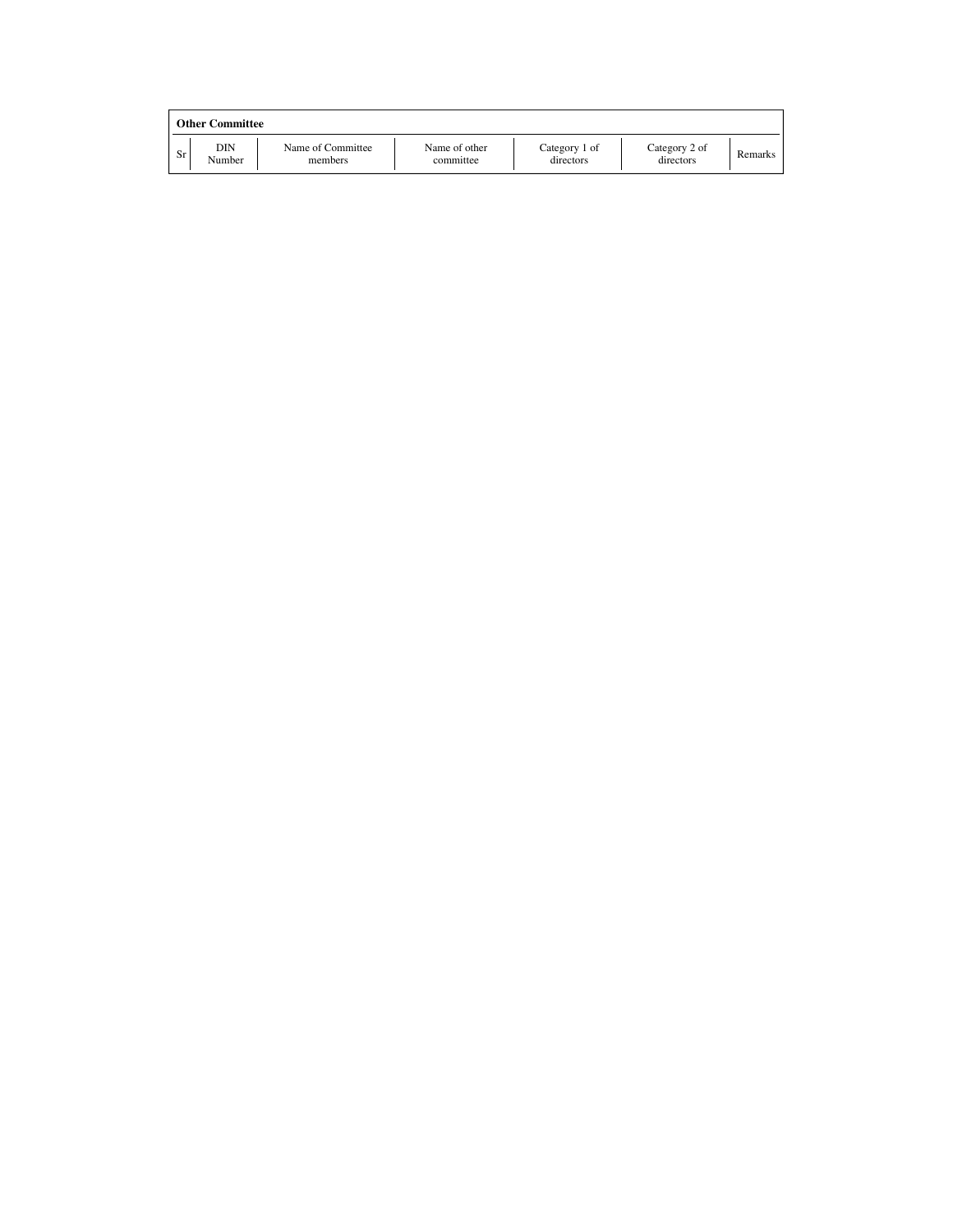|                | <b>Annexure 1</b>                                        |                                                                  |                                                                |                                 |  |  |
|----------------|----------------------------------------------------------|------------------------------------------------------------------|----------------------------------------------------------------|---------------------------------|--|--|
|                | <b>Annexure 1</b>                                        |                                                                  |                                                                |                                 |  |  |
|                | <b>III.</b> Meeting of Board of Directors                |                                                                  |                                                                |                                 |  |  |
|                |                                                          | Disclosure of notes on meeting of board of directors explanatory |                                                                |                                 |  |  |
| Sr             | $Date(s)$ of meeting (if any) in<br>the previous quarter | Date(s) of meeting (if any) in<br>the current quarter            | Maximum gap between any two<br>consecutive (in number of days) | Notes for not<br>providing Date |  |  |
|                | 31-10-2018                                               |                                                                  |                                                                |                                 |  |  |
| $\overline{2}$ |                                                          | 23-01-2019                                                       | 83                                                             |                                 |  |  |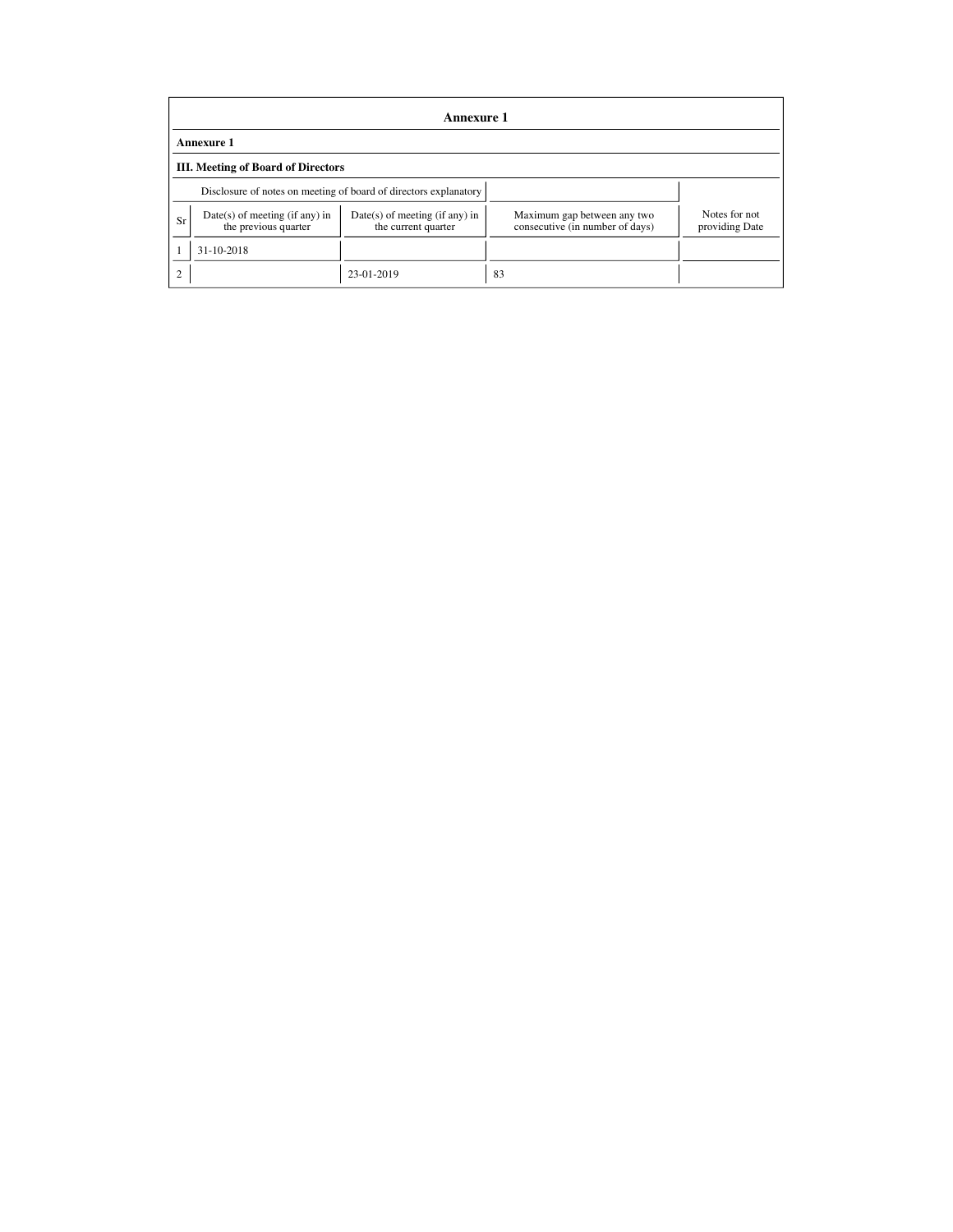|    | <b>Annexure 1</b>                                        |                                                                           |                                                     |                                 |                                                                         |                                                                                  |                               |                                        |
|----|----------------------------------------------------------|---------------------------------------------------------------------------|-----------------------------------------------------|---------------------------------|-------------------------------------------------------------------------|----------------------------------------------------------------------------------|-------------------------------|----------------------------------------|
|    | <b>IV. Meeting of Committees</b>                         |                                                                           |                                                     |                                 |                                                                         |                                                                                  |                               |                                        |
|    | Disclosure of notes on meeting of committees explanatory |                                                                           |                                                     |                                 |                                                                         |                                                                                  |                               |                                        |
| Sr | Name of<br>Committee                                     | $Date(s)$ of<br>meeting of the<br>committee in<br>the relevant<br>quarter | Whether<br>requirement of<br>Quorum met<br>(Yes/No) | Requirement<br>of Quorum<br>met | Date(s) of<br>meeting of the<br>committee in<br>the previous<br>quarter | Maximum gap<br>between any two<br>consecutive<br>meetings (in<br>number of days) | Name of<br>other<br>committee | Reson for<br>not.<br>providing<br>date |
|    | Audit<br>Committee                                       | 23-01-2019                                                                | Yes                                                 | 3                               | 31-10-2018                                                              | 83                                                                               |                               |                                        |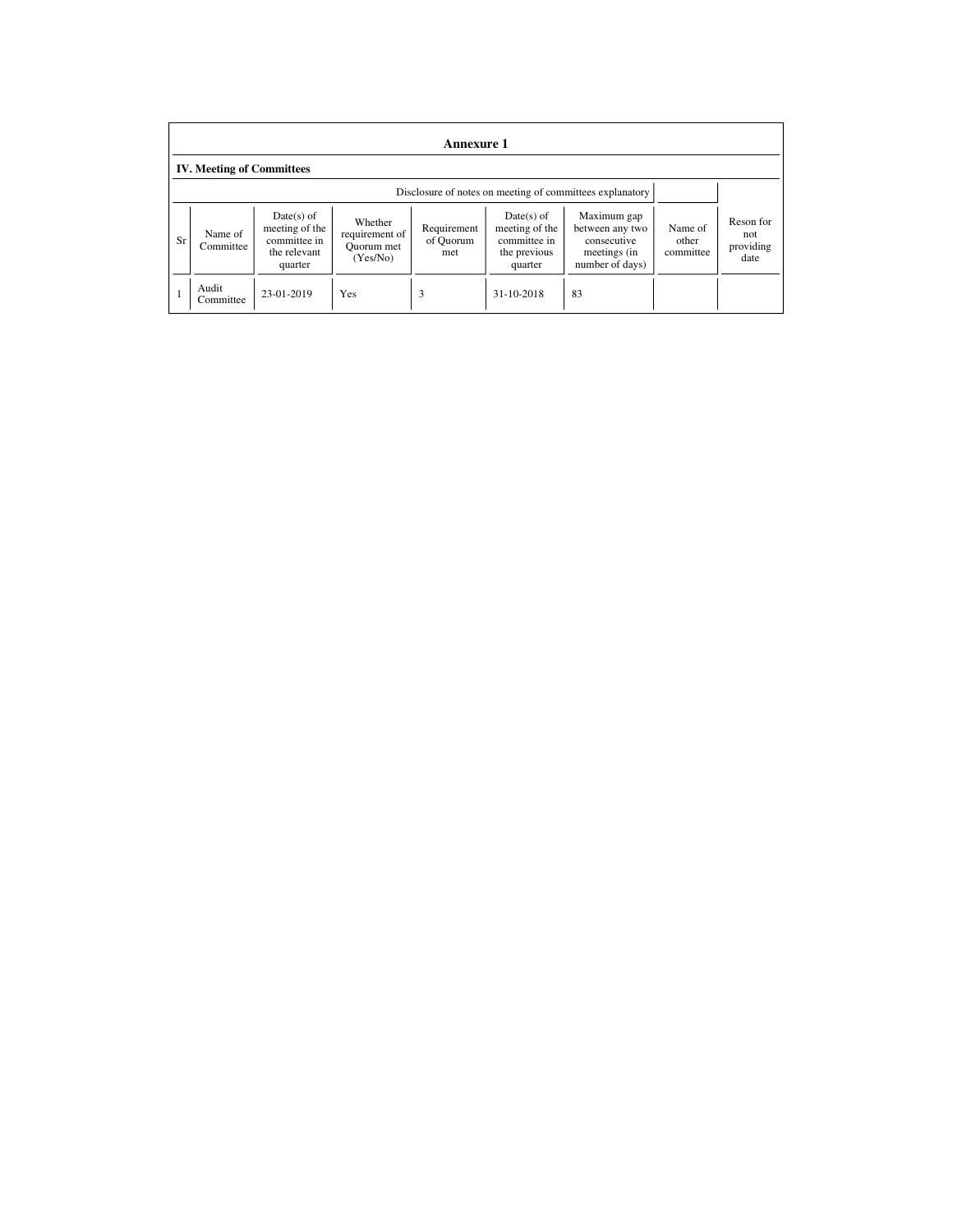|                | <b>Annexure 1</b>                                                                                         |                                  |                                                                    |  |  |
|----------------|-----------------------------------------------------------------------------------------------------------|----------------------------------|--------------------------------------------------------------------|--|--|
|                | <b>V. Related Party Transactions</b>                                                                      |                                  |                                                                    |  |  |
| Sr             | Subject                                                                                                   | Compliance status<br>(Yes/No/NA) | If status is "No" details of non-<br>compliance may be given here. |  |  |
|                | Whether prior approval of audit committee obtained                                                        | Yes                              |                                                                    |  |  |
| $\overline{2}$ | Whether shareholder approval obtained for material RPT                                                    | <b>NA</b>                        |                                                                    |  |  |
| 3              | Whether details of RPT entered into pursuant to omnibus<br>approval have been reviewed by Audit Committee | <b>NA</b>                        |                                                                    |  |  |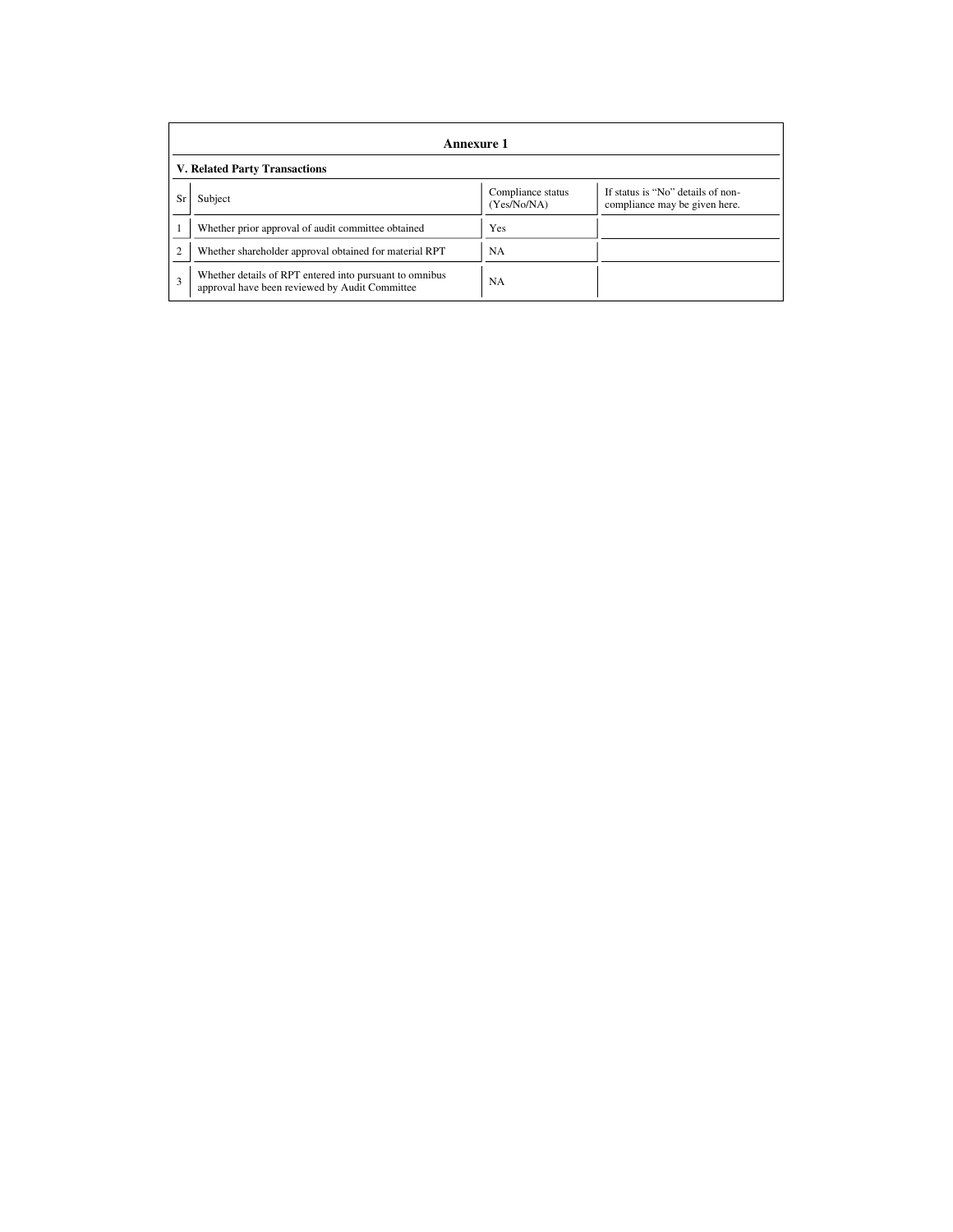|                | <b>Annexure 1</b>                                                                                                                                                                                               |                               |  |  |  |  |
|----------------|-----------------------------------------------------------------------------------------------------------------------------------------------------------------------------------------------------------------|-------------------------------|--|--|--|--|
|                | <b>VI.</b> Affirmations                                                                                                                                                                                         |                               |  |  |  |  |
| Sr             | Subject                                                                                                                                                                                                         | Compliance status<br>(Yes/No) |  |  |  |  |
| 1              | The composition of Board of Directors is in terms of SEBI (Listing obligations and disclosure requirements)<br>Regulations, 2015                                                                                | Yes                           |  |  |  |  |
| $\overline{c}$ | The composition of the following committees is in terms of SEBI(Listing obligations and disclosure<br>requirements) Regulations, 2015 a. Audit Committee                                                        | Yes                           |  |  |  |  |
| 3              | The composition of the following committees is in terms of SEBI(Listing obligations and disclosure<br>requirements) Regulations, 2015. b. Nomination & remuneration committee                                   | <b>Yes</b>                    |  |  |  |  |
| $\overline{4}$ | The composition of the following committees is in terms of SEBI(Listing obligations and disclosure<br>requirements) Regulations, 2015. c. Stakeholders relationship committee                                   | Yes                           |  |  |  |  |
| 5              | The composition of the following committees is in terms of SEBI(Listing obligations and disclosure<br>requirements) Regulations, 2015. d. Risk management committee (applicable to the top 100 listed entities) | <b>NA</b>                     |  |  |  |  |
| 6              | The committee members have been made aware of their powers, role and responsibilities as specified in SEBI<br>(Listing obligations and disclosure requirements) Regulations, 2015.                              | Yes                           |  |  |  |  |
| $\overline{7}$ | The meetings of the board of directors and the above committees have been conducted in the manner as<br>specified in SEBI (Listing obligations and disclosure requirements) Regulations, 2015.                  | Yes                           |  |  |  |  |
| 8              | This report and/or the report submitted in the previous quarter has been placed before Board of Directors.                                                                                                      | Yes                           |  |  |  |  |

 $f_{\rm eff}$  is the corporate Governance.html  $\Gamma$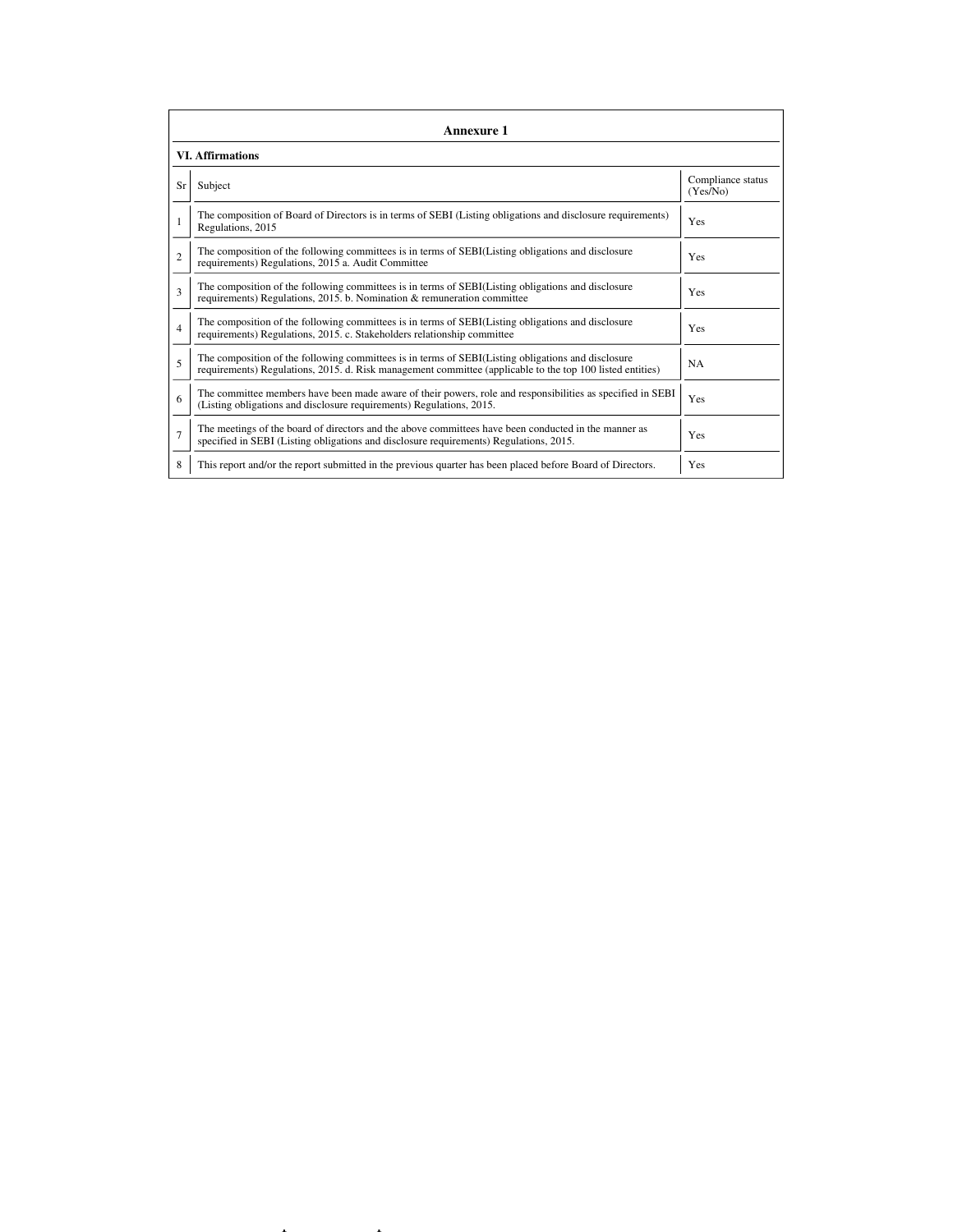|               | <b>Annexure 1</b> |                             |  |  |  |
|---------------|-------------------|-----------------------------|--|--|--|
| Subject<br>Sr |                   | Compliance status           |  |  |  |
|               | Name of signatory | Kaushal Narula              |  |  |  |
| Designation   |                   | <b>Authorized Signatory</b> |  |  |  |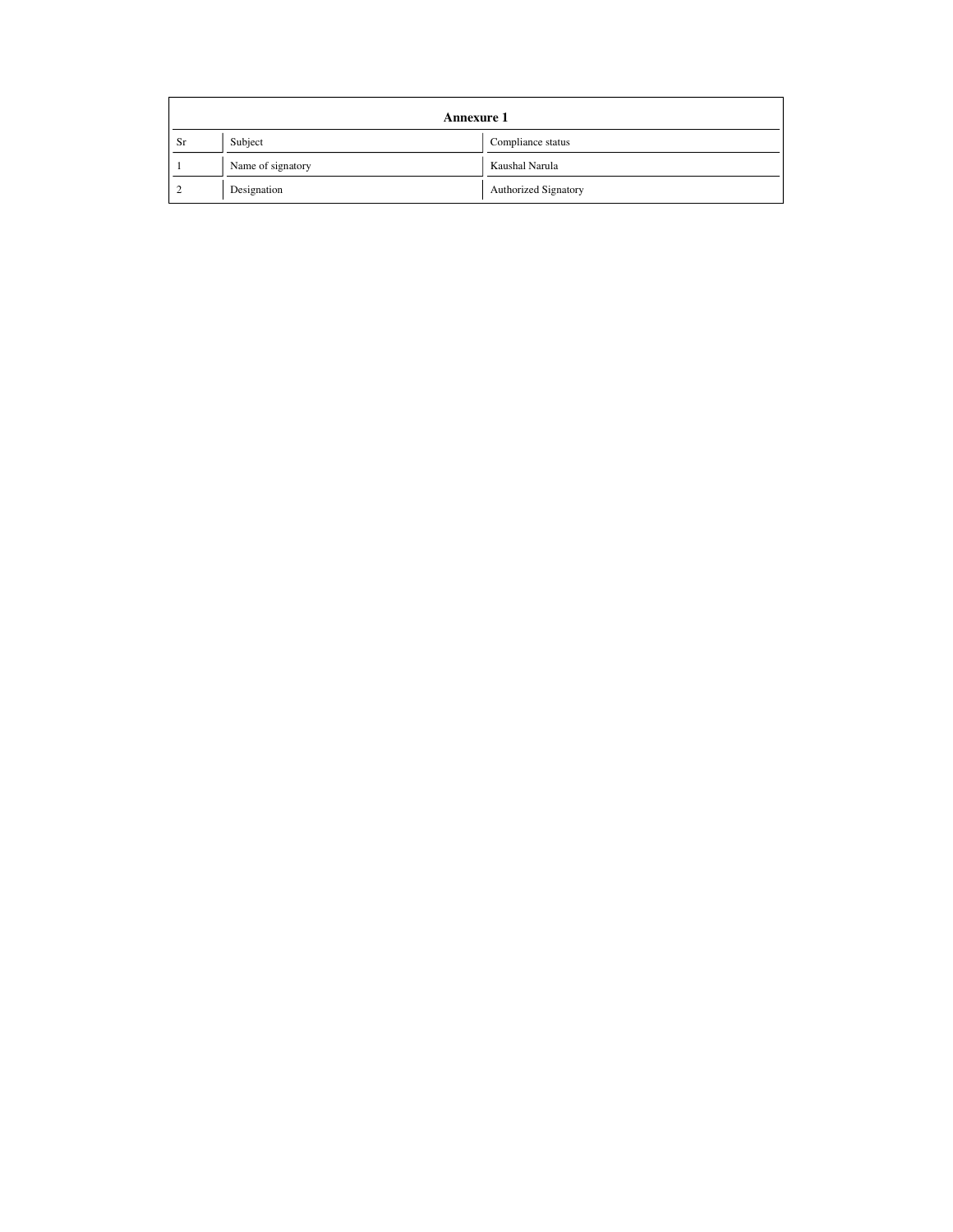|                | <b>Annexure II</b>                                                                                              |                                  |                                                                    |                             |  |  |  |
|----------------|-----------------------------------------------------------------------------------------------------------------|----------------------------------|--------------------------------------------------------------------|-----------------------------|--|--|--|
|                | Annexure II to be submitted by listed entity at the end of the financial year (for the whole of financial year) |                                  |                                                                    |                             |  |  |  |
|                | I. Disclosure on website in terms of Listing Regulations                                                        |                                  |                                                                    |                             |  |  |  |
| Sr             | Item                                                                                                            | Compliance status<br>(Yes/No/NA) | If status is "No" details of non-<br>compliance may be given here. | Web address                 |  |  |  |
| 1              | Details of business                                                                                             | Yes                              |                                                                    | www.raunaqinternational.com |  |  |  |
| $\overline{c}$ | Terms and conditions of appointment<br>of independent directors                                                 | Yes                              |                                                                    | www.raunaqinternational.com |  |  |  |
| 3              | Composition of various committees of<br>board of directors                                                      | Yes                              |                                                                    | www.raunaqinternational.com |  |  |  |
| $\overline{4}$ | Code of conduct of board of directors<br>and senior management personnel                                        | Yes                              |                                                                    | www.raunaqinternational.com |  |  |  |
| 5              | Details of establishment of vigil<br>mechanism/ Whistle Blower policy                                           | Yes                              |                                                                    | www.raunaqinternational.com |  |  |  |
| 6              | Criteria of making payments to non-<br>executive directors                                                      | Yes                              |                                                                    | www.raunaqinternational.com |  |  |  |
| $\overline{7}$ | Policy on dealing with related party<br>transactions                                                            | Yes                              |                                                                    | www.raunaqinternational.com |  |  |  |
| 8              | Policy for determining 'material'<br>subsidiaries                                                               | Yes                              |                                                                    | www.raunaqinternational.com |  |  |  |
| $\mathbf Q$    | Details of familiarization programmes<br>imparted to independent directors                                      | Yes                              |                                                                    | www.raunaqinternational.com |  |  |  |

file://C: $\Gamma$ /C: $\Gamma$ /C: $\Gamma$ /C: $\Gamma$ /C: $\Gamma$ /C: $\Gamma$ /C: $\Gamma$ /C: $\Gamma$ /C: $\Gamma$ /C: $\Gamma$ /C: $\Gamma$ /C: $\Gamma$ /C: $\Gamma$ /C: $\Gamma$ /C: $\Gamma$ /C: $\Gamma$ /C: $\Gamma$ /C: $\Gamma$ /C: $\Gamma$ /C: $\Gamma$ /C: $\Gamma$ /C: $\Gamma$ /C: $\Gamma$ /C: $\Gamma$ /C: $\Gamma$ /C: $\Gamma$ /C: $\Gamma$ /C: $\Gamma$ /C: $\Gamma$ /C: $\Gamma$ /C: $\$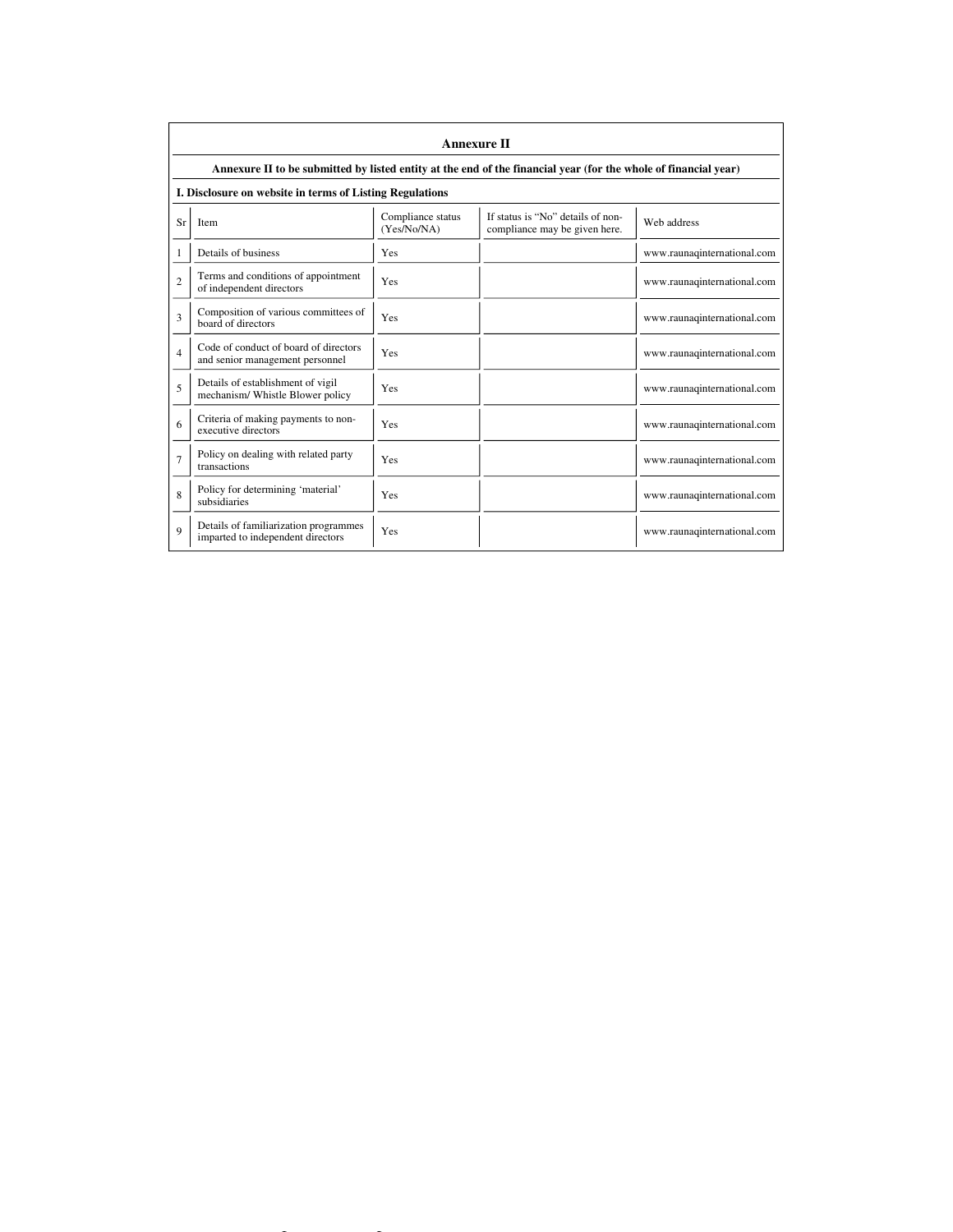|      | <b>Annexure II</b>                                                                                                                            |                                  |                                                                      |                             |  |  |
|------|-----------------------------------------------------------------------------------------------------------------------------------------------|----------------------------------|----------------------------------------------------------------------|-----------------------------|--|--|
|      | Annexure II to be submitted by listed entity at the end of the financial year (for the whole of financial year)                               |                                  |                                                                      |                             |  |  |
|      | I. Disclosure on website in terms of Listing Regulations                                                                                      |                                  |                                                                      |                             |  |  |
| Sr   | Item                                                                                                                                          | Compliance status<br>(Yes/No/NA) | If status is "No" details of<br>non-compliance may be<br>given here. | Web address                 |  |  |
| 10 l | Contact information of the designated officials<br>of the listed entity who are responsible for<br>assisting and handling investor grievances | Yes                              |                                                                      | www.raunaqinternational.com |  |  |
| 11   | email address for grievance redressal and other<br>relevant details                                                                           | Yes                              |                                                                      | www.raunaqinternational.com |  |  |
| 12   | Financial results                                                                                                                             | Yes                              |                                                                      | www.raunaqinternational.com |  |  |
| 13   | Shareholding pattern                                                                                                                          | Yes                              |                                                                      | www.raunaqinternational.com |  |  |
| 14   | Details of agreements entered into with the<br>media companies and/or their associates                                                        | <b>NA</b>                        |                                                                      |                             |  |  |
| 15   | New name and the old name of the listed entity                                                                                                | <b>NA</b>                        |                                                                      |                             |  |  |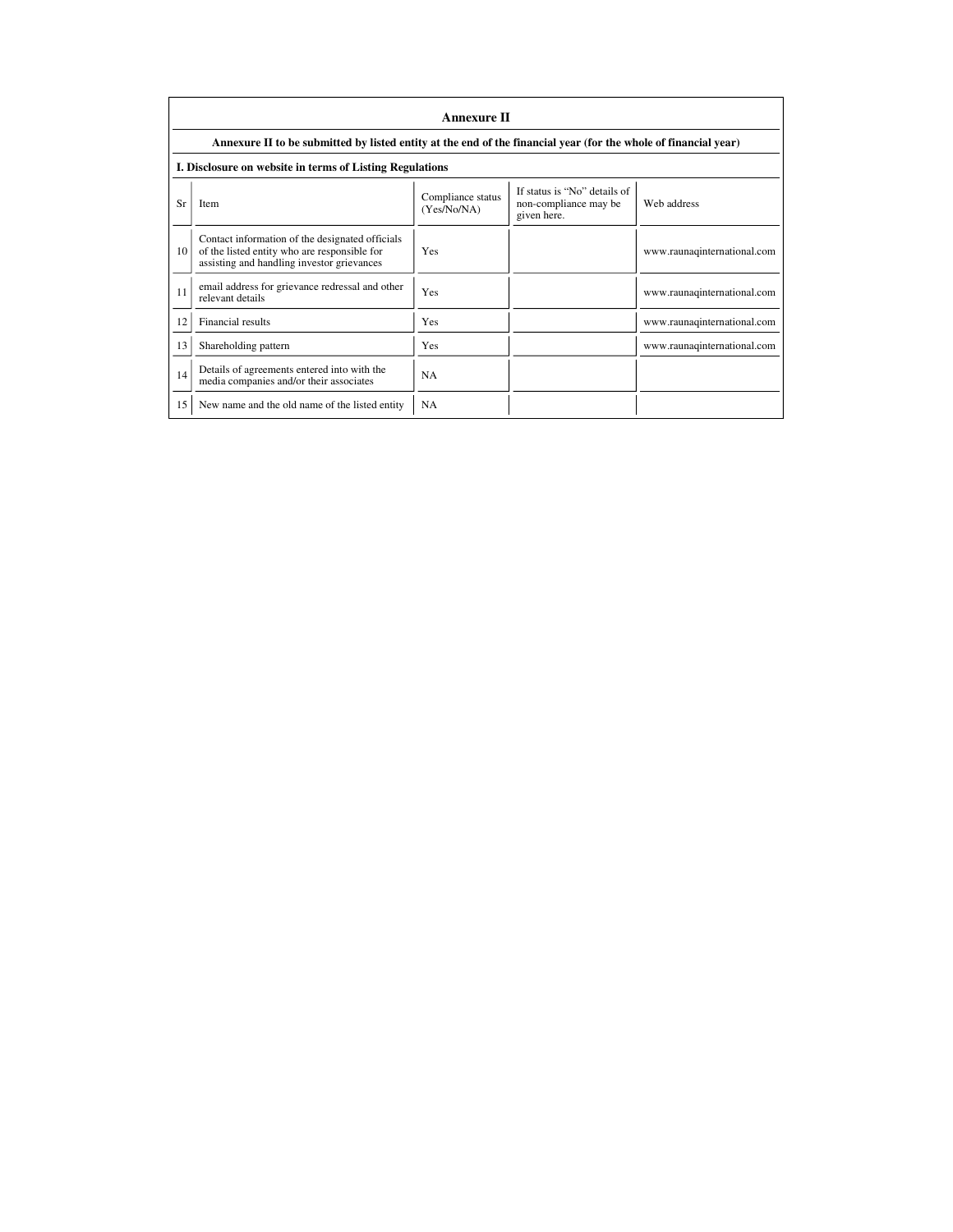|                | <b>Annexure II</b>                                                                                                   |                      |                                  |                                                                    |  |
|----------------|----------------------------------------------------------------------------------------------------------------------|----------------------|----------------------------------|--------------------------------------------------------------------|--|
|                | <b>II. Annual Affirmations</b>                                                                                       |                      |                                  |                                                                    |  |
| Sr             | Particulars                                                                                                          | Regulation<br>Number | Compliance status<br>(Yes/No/NA) | If status is "No" details of non-<br>compliance may be given here. |  |
| $\mathbf{1}$   | Independent director(s) have been appointed in terms of<br>specified criteria of 'independence' and/or 'eligibility' | 16(1)(b) & 25<br>(6) | Yes                              |                                                                    |  |
| $\overline{2}$ | Board composition                                                                                                    | 17(1)                | <b>Yes</b>                       |                                                                    |  |
| 3              | Meeting of Board of directors                                                                                        | 17(2)                | <b>Yes</b>                       |                                                                    |  |
| $\overline{4}$ | Review of Compliance Reports                                                                                         | 17(3)                | <b>Yes</b>                       |                                                                    |  |
| 5              | Plans for orderly succession for appointments                                                                        | 17(4)                | Yes                              |                                                                    |  |
| 6              | Code of Conduct                                                                                                      | 17(5)                | <b>Yes</b>                       |                                                                    |  |
| 7              | Fees/compensation                                                                                                    | 17(6)                | <b>Yes</b>                       |                                                                    |  |
| 8              | Minimum Information                                                                                                  | 17(7)                | Yes                              |                                                                    |  |
| 9              | Compliance Certificate                                                                                               | 17(8)                | <b>Yes</b>                       |                                                                    |  |
| 10             | Risk Assessment & Management                                                                                         | 17(9)                | Yes                              |                                                                    |  |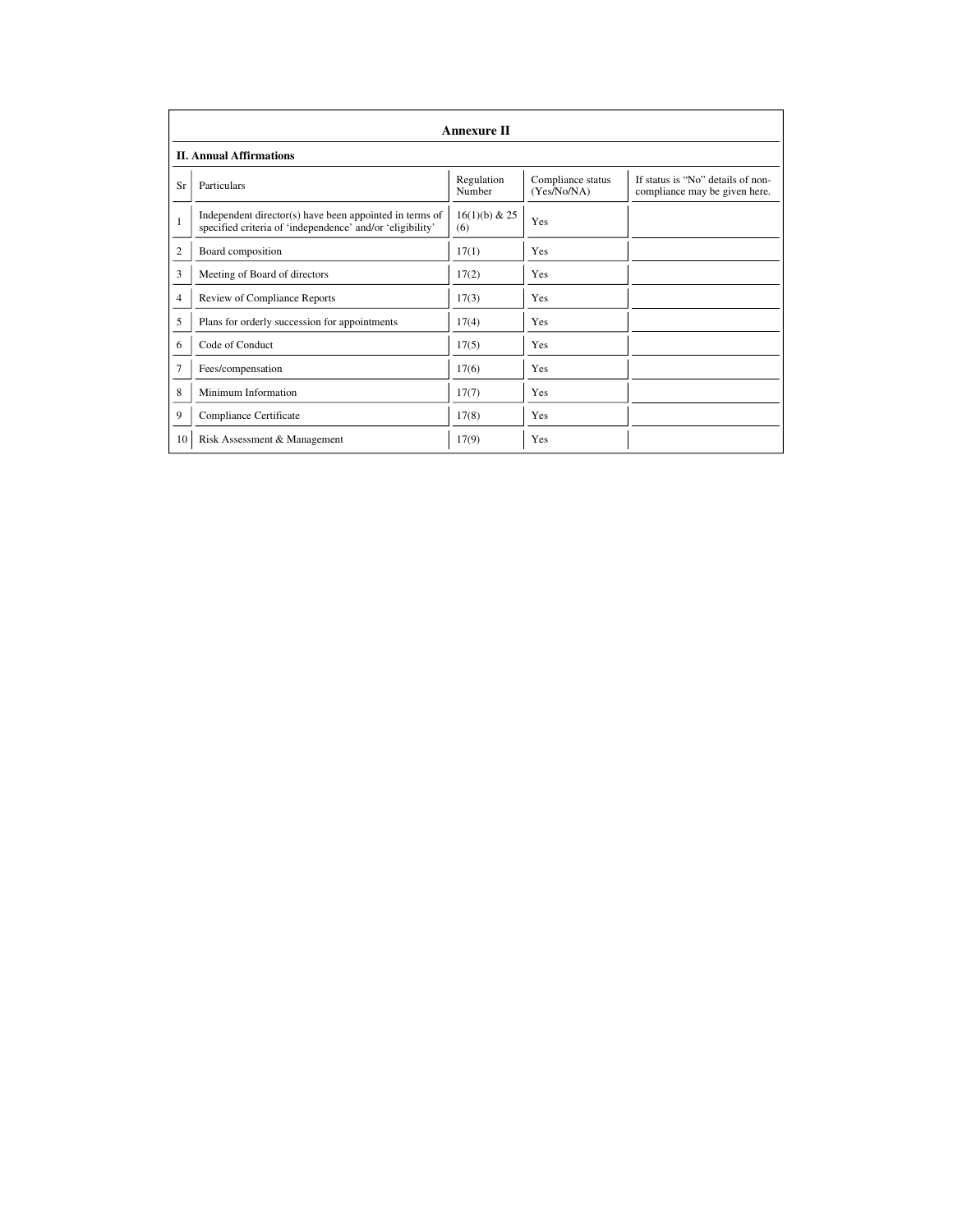|    | <b>Annexure II</b>                                                                 |                              |                                  |                                                                    |  |  |
|----|------------------------------------------------------------------------------------|------------------------------|----------------------------------|--------------------------------------------------------------------|--|--|
|    | <b>II. Annual Affirmations</b>                                                     |                              |                                  |                                                                    |  |  |
| Sr | Particulars                                                                        | Regulation<br>Number         | Compliance status<br>(Yes/No/NA) | If status is "No" details of non-<br>compliance may be given here. |  |  |
| 11 | Performance Evaluation of Independent<br><b>Directors</b>                          | 17(10)                       | Yes                              |                                                                    |  |  |
| 12 | Composition of Audit Committee                                                     | 18(1)                        | Yes                              |                                                                    |  |  |
| 13 | Meeting of Audit Committee                                                         | 18(2)                        | Yes                              |                                                                    |  |  |
| 14 | Composition of nomination & remuneration<br>committee                              | 19(1) & (2)                  | Yes                              |                                                                    |  |  |
| 15 | Composition of Stakeholder Relationship<br>Committee                               | 20(1) & (2)                  | Yes                              |                                                                    |  |  |
| 16 | Composition and role of risk management<br>committee                               | 21(1), (2), (3), (4)         | <b>NA</b>                        |                                                                    |  |  |
| 17 | Vigil Mechanism                                                                    | 22                           | Yes                              |                                                                    |  |  |
| 18 | Policy for related party Transaction                                               | 23(1), (5), (6), (7)<br>&(8) | Yes                              |                                                                    |  |  |
| 19 | Prior or Omnibus approval of Audit<br>Committee for all related party transactions | 23(2), (3)                   | Yes                              |                                                                    |  |  |
| 20 | Approval for material related party<br>transactions                                | 23(4)                        | <b>NA</b>                        |                                                                    |  |  |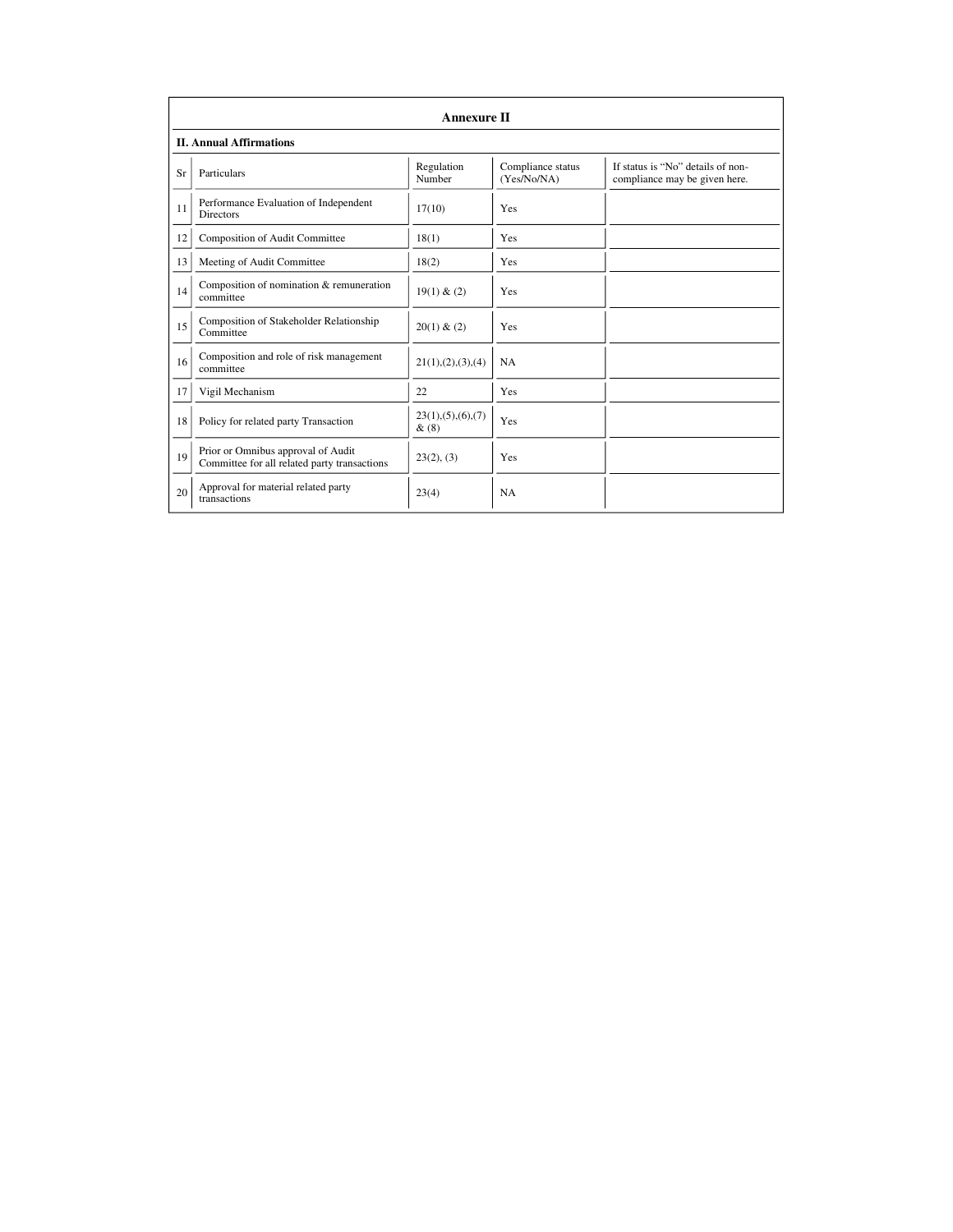|    | <b>Annexure II</b>                                                                                                      |                                |                                  |                                                                    |  |
|----|-------------------------------------------------------------------------------------------------------------------------|--------------------------------|----------------------------------|--------------------------------------------------------------------|--|
|    | <b>II. Annual Affirmations</b>                                                                                          |                                |                                  |                                                                    |  |
| Sr | Particulars                                                                                                             | Regulation<br>Number           | Compliance status<br>(Yes/No/NA) | If status is "No" details of non-<br>compliance may be given here. |  |
| 21 | Composition of Board of Directors of unlisted material<br>Subsidiary                                                    | 24(1)                          | Yes                              |                                                                    |  |
| 22 | Other Corporate Governance requirements with respect<br>to subsidiary of listed entity                                  | $24(2),(3),(4)$ ,<br>(5) & (6) | Yes                              |                                                                    |  |
| 23 | Maximum Directorship & Tenure                                                                                           | 25(1) & (2)                    | Yes                              |                                                                    |  |
| 24 | Meeting of independent directors                                                                                        | 25(3) & (4)                    | Yes                              |                                                                    |  |
| 25 | Familiarization of independent directors                                                                                | 25(7)                          | Yes                              |                                                                    |  |
| 26 | Memberships in Committees                                                                                               | 26(1)                          | Yes                              |                                                                    |  |
| 27 | Affirmation with compliance to code of conduct from<br>members of Board of Directors and Senior management<br>personnel | 26(3)                          | Yes                              |                                                                    |  |
| 28 | Disclosure of Shareholding by Non-Executive Directors                                                                   | 26(4)                          | Yes                              |                                                                    |  |
| 29 | Policy with respect to Obligations of directors and<br>senior management                                                | $26(2)$ & $26(5)$              | Yes                              |                                                                    |  |
|    | Any other information to be provided - Add Notes                                                                        |                                |                                  |                                                                    |  |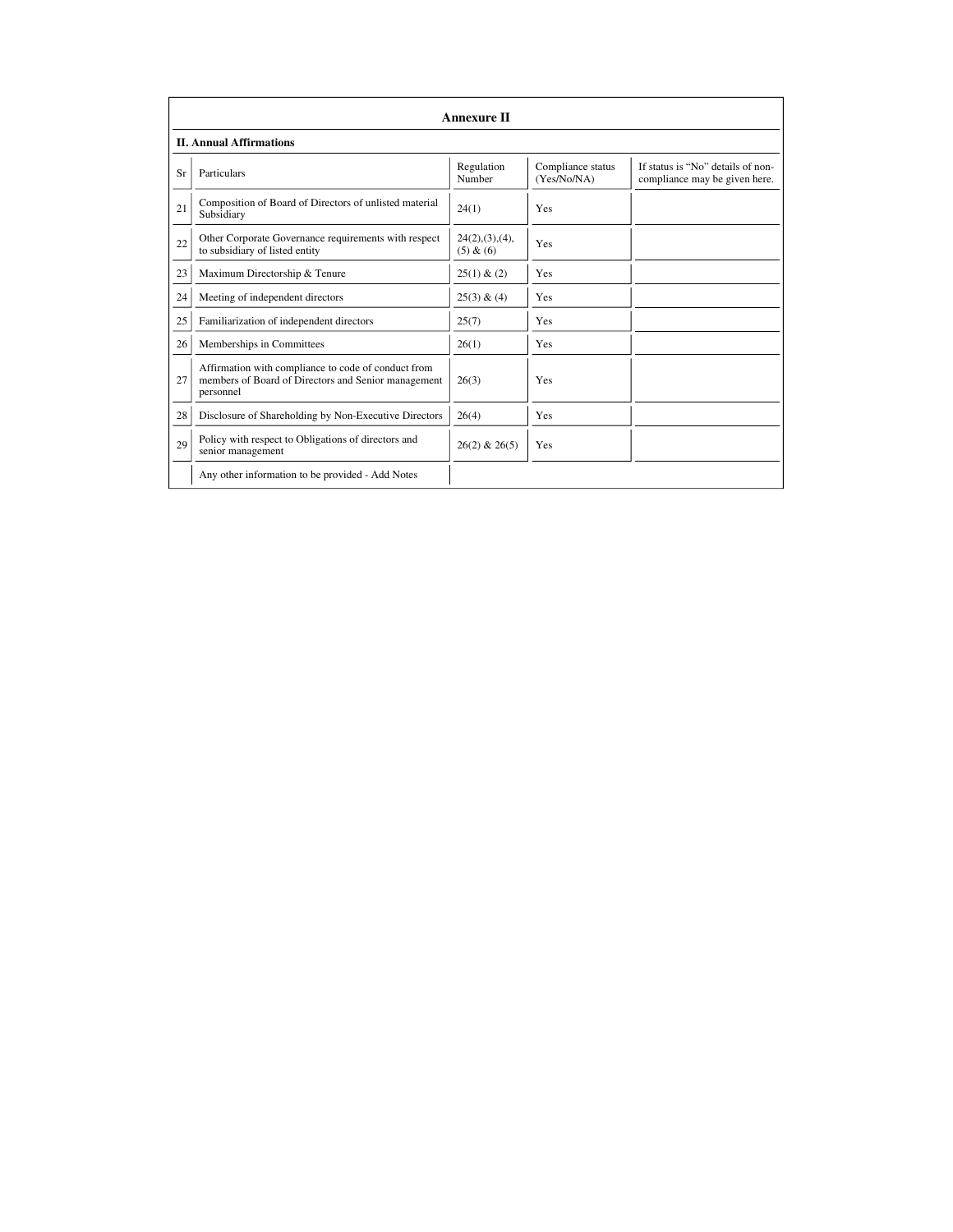| <b>Annexure II</b> |             |                             |  |
|--------------------|-------------|-----------------------------|--|
| Name of signatory  |             | Kaushal Narula              |  |
|                    | Designation | <b>Authorized Signatory</b> |  |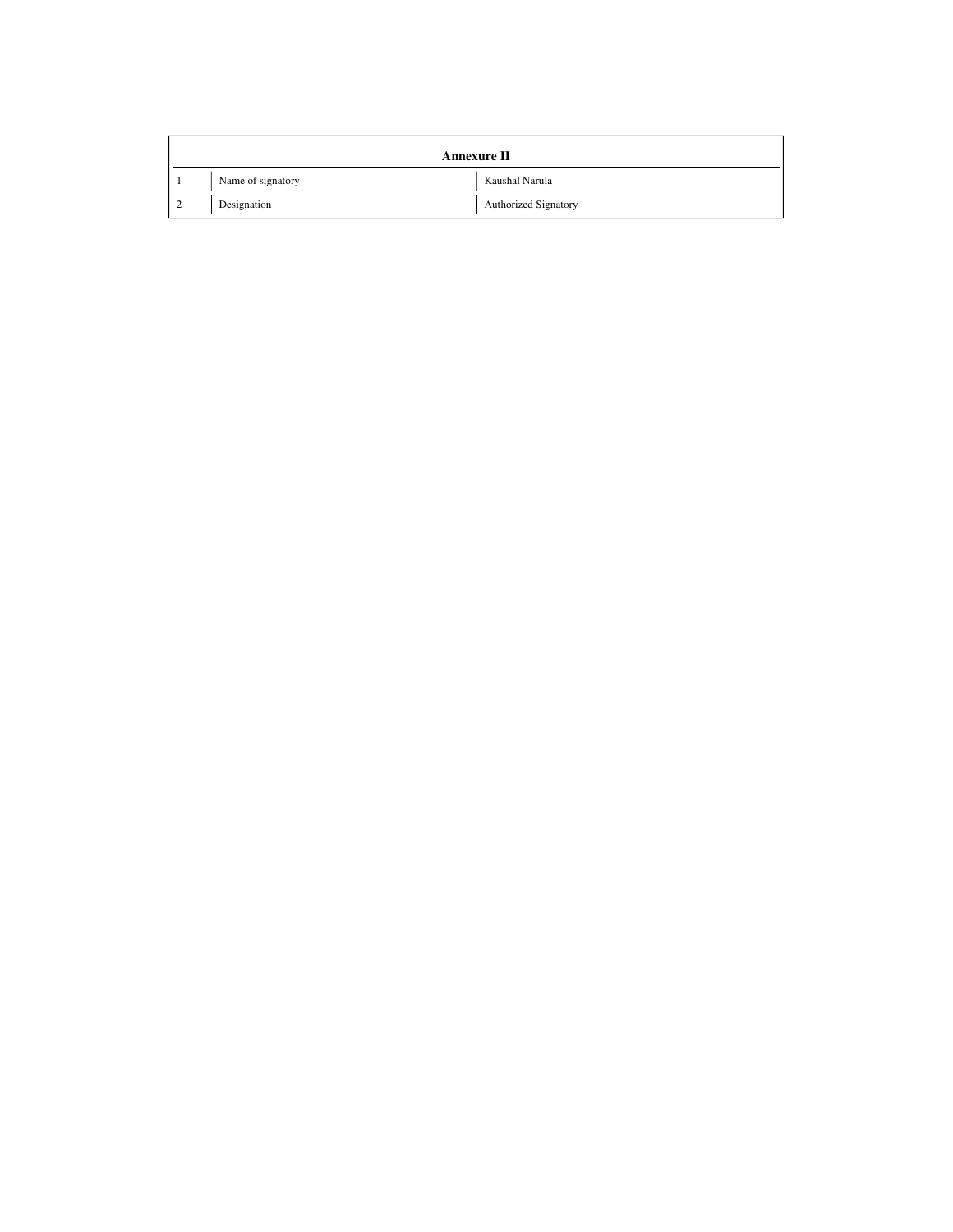|    | <b>Annexure II</b>                                                                                                                                                    |                                         |  |  |  |
|----|-----------------------------------------------------------------------------------------------------------------------------------------------------------------------|-----------------------------------------|--|--|--|
|    | <b>III.</b> Affirmations                                                                                                                                              |                                         |  |  |  |
| Sr | <b>Particulars</b>                                                                                                                                                    | <b>Compliance status</b><br>(Yes/No/NA) |  |  |  |
|    | The Listed Entity has approved Material Subsidiary Policy and the Corporate Governance<br>requirements with respect to subsidiary of Listed Entity have been complied | Yes                                     |  |  |  |
|    | Any other information to be provided                                                                                                                                  |                                         |  |  |  |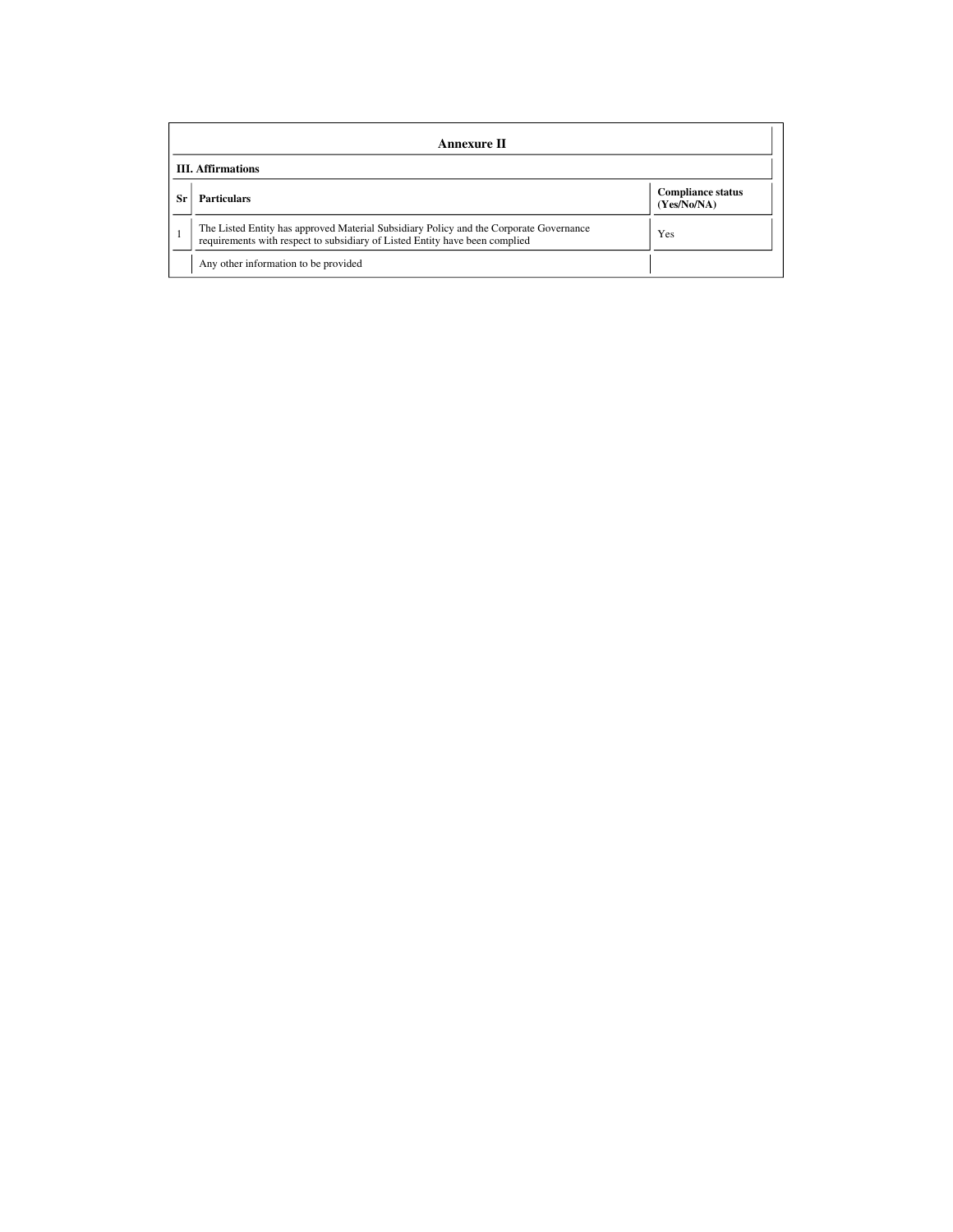| <b>Annexure II</b> |                   |                             |
|--------------------|-------------------|-----------------------------|
|                    | Name of signatory | Kaushal Narula              |
|                    | Designation       | <b>Authorized Signatory</b> |